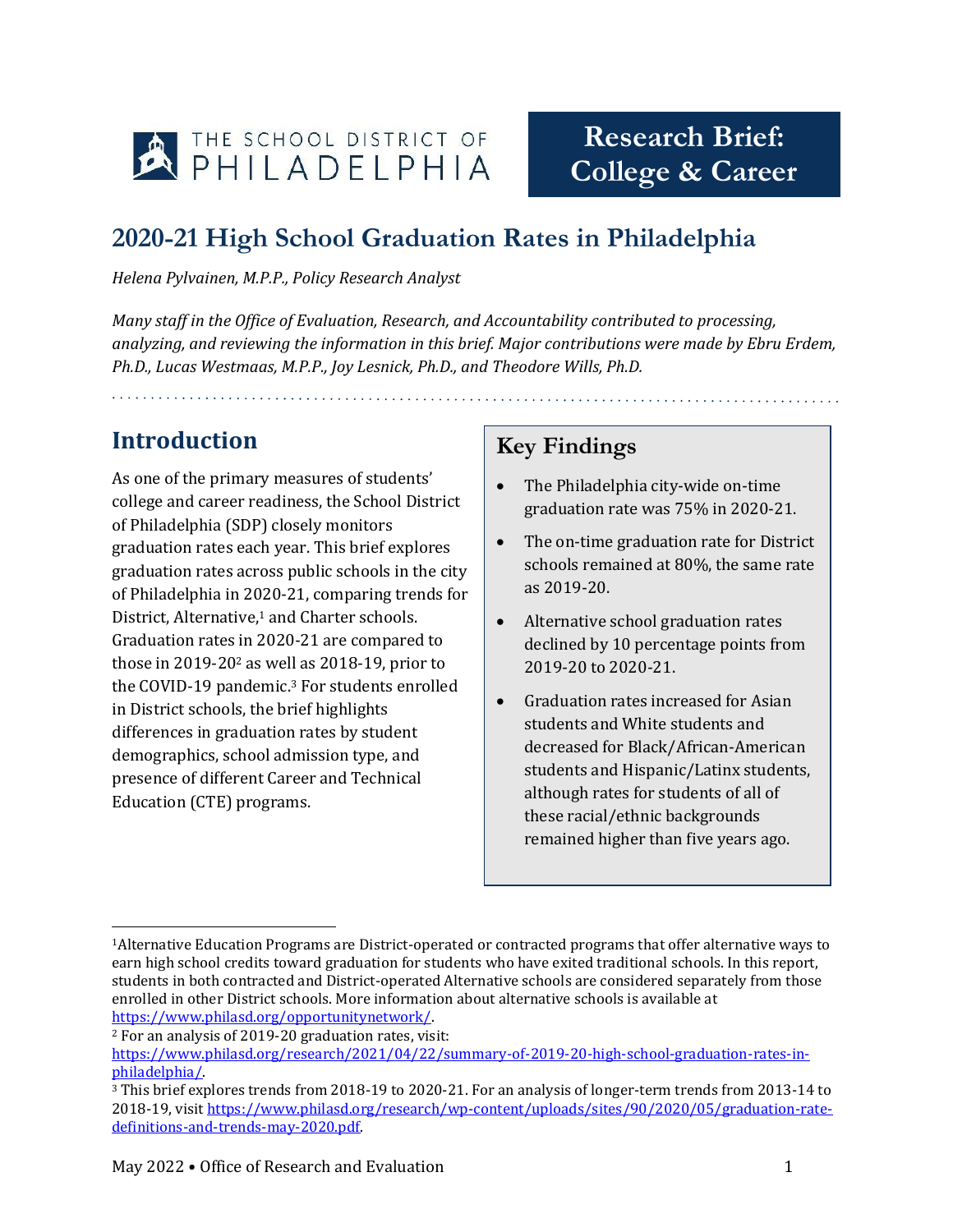### **Research Questions**

This brief explores the following research questions:

- 1. What were the overall trends in high school graduation rates in 2020-21 for students attending District, Alternative, and Charter schools compared to the previous two school years?
- 2. How did graduation rates for students attending District schools in 2020-21 differ by student demographics, and how has this pattern changed over the past 3 years?
- 3. How did graduation rates for students attending District schools in 2020-21 differ by high school admission type and CTE course participation, and how have these patterns changed over the past 3 years?

#### **How is the graduation rate calculated?**

In this report, "graduation rate" is the percentage of an entering ninth grade class who graduated by September 30th following their senior year (that is, in four years). In other words, the graduation rate in any four-year graduation target year is "the number of students who entered ninth grade for the first time four years earlier *and* received a high school diploma within those four years," divided by "the number of all students who entered ninth grade for the first time four years before this four-year graduation target year." **4**

In order to be considered **on time** or **on target**, a student must receive a diploma by the end of the summer following their fourth year of high school. A cut-point of *September 30* after the fourth high school year ensures that students in summer programs who complete their graduation requirements are included in the pool of graduates, and it also helps distinguish students continuing their education for a fifth year from students who have dropped out (see Box 1 for a description of all possible graduation outcomes).

Enrollment changes such as transfers into the District often lead to the addition of incoming students who were not in the original cohort. Any student who enrolls in a District high school after ninth grade is placed in a grade based on a review of the transcript(s) from the student's prior school(s). The student's ninth grade cohort is then determined based on the earliest high school grade on record. Enrollment changes also lead to the exclusion of students who leave the District to continue their studies elsewhere (non-drop departures). Students who transfer outside the District, who are in long-term hospitalization, or who are deceased are removed from the cohort (i.e. removed from the denominator for calculation of four-year graduation rates), while students who drop out of high school are retained.

 $\overline{a}$ 

<sup>4</sup> For more detailed information on SDP business rules describing which students constitute the first-time ninth-grade cohort, please visit [https://www.philasd.org/research/wp](https://www.philasd.org/research/wp-content/uploads/sites/90/2020/05/graduation-rate-definitions-and-trends-may-2020.pdf)[content/uploads/sites/90/2020/05/graduation-rate-definitions-and-trends-may-2020.pdf.](https://www.philasd.org/research/wp-content/uploads/sites/90/2020/05/graduation-rate-definitions-and-trends-may-2020.pdf)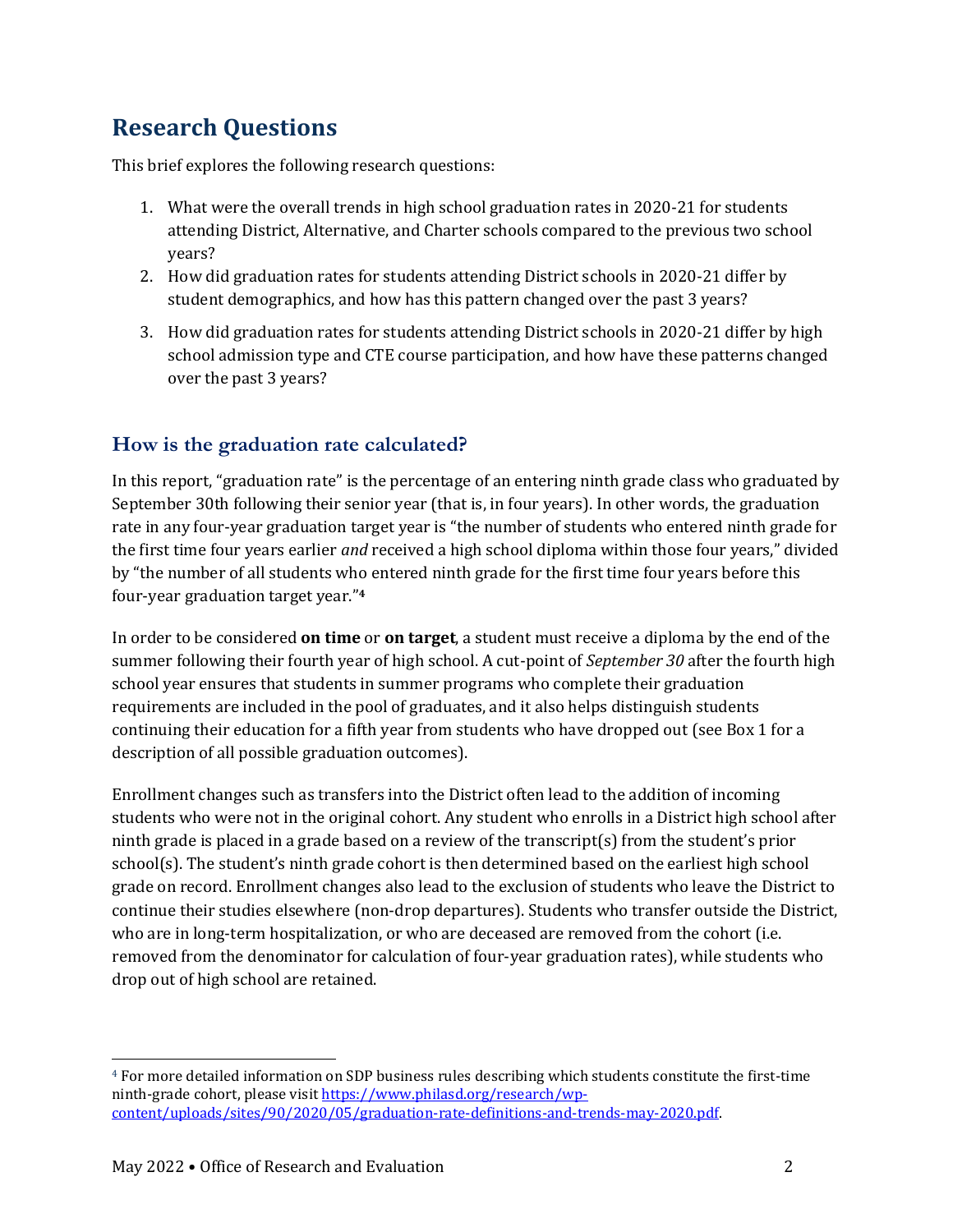#### **Box 1. Possible Graduation Outcomes**

To accurately calculate the denominator for the four-year graduation rate, each student in the ninth-grade cohort is assigned one of four possible graduation outcome classifications at the end of the summer following their fourth year of high school:

- 1. **Graduate**: The student received a diploma by the end of the summer after their fourth year of high school.
- 2. **Continuing**: The student is enrolled in a District school to continue for a fifth year.
- 3. **Dropout**: The student is not enrolled in any school and has discontinued their high school education.
- 4. **Non-drop departure (transfers):** The student has transferred outside the District.

While *graduate, continuing*, and *dropout* students are **included** in the student count for the firsttime ninth grade cohort (i.e. the denominator for the four-year graduation rate), *non-drop departure* students are **excluded.**

### **Key Findings**

#### **Graduation Rates for the 2020-21 On-Time Graduating Cohort**

Of the 14,029 students who were part of the 2017-18 ninth-grade cohort attending District, Charter, and Alternative schools across the city of Philadelphia, 75% graduated on time in 2020-21. This rate represents a decline of about one percentage point (0.8 percentage points) from 2019-20, but was still around three percentage points higher than in 2018-19 (Figure 1).

As in prior years, the on-time graduation rate was highest for students enrolled in Charter schools, at 86%, two percentage points higher than in 2020-21 and six percentage points higher than in 2018-19. The graduation rate for students in District schools (excluding Alternative schools) held steady at 80%, the same rate as the prior year. However, the graduation rate for Alternative schools declined about 10 percentage points, from 32% in 2019-20 to 22% in 2020-21. Although the 2017- 18 ninth-grade cohort for Alternative schools was nearly 150 students fewer than the previous cohort, the total number of graduates from this cohort declined by an even greater rate, with just 341 out of the 1,558 students in the Alternative schools ninth-grade cohort graduating on time in 2020-21 (22%).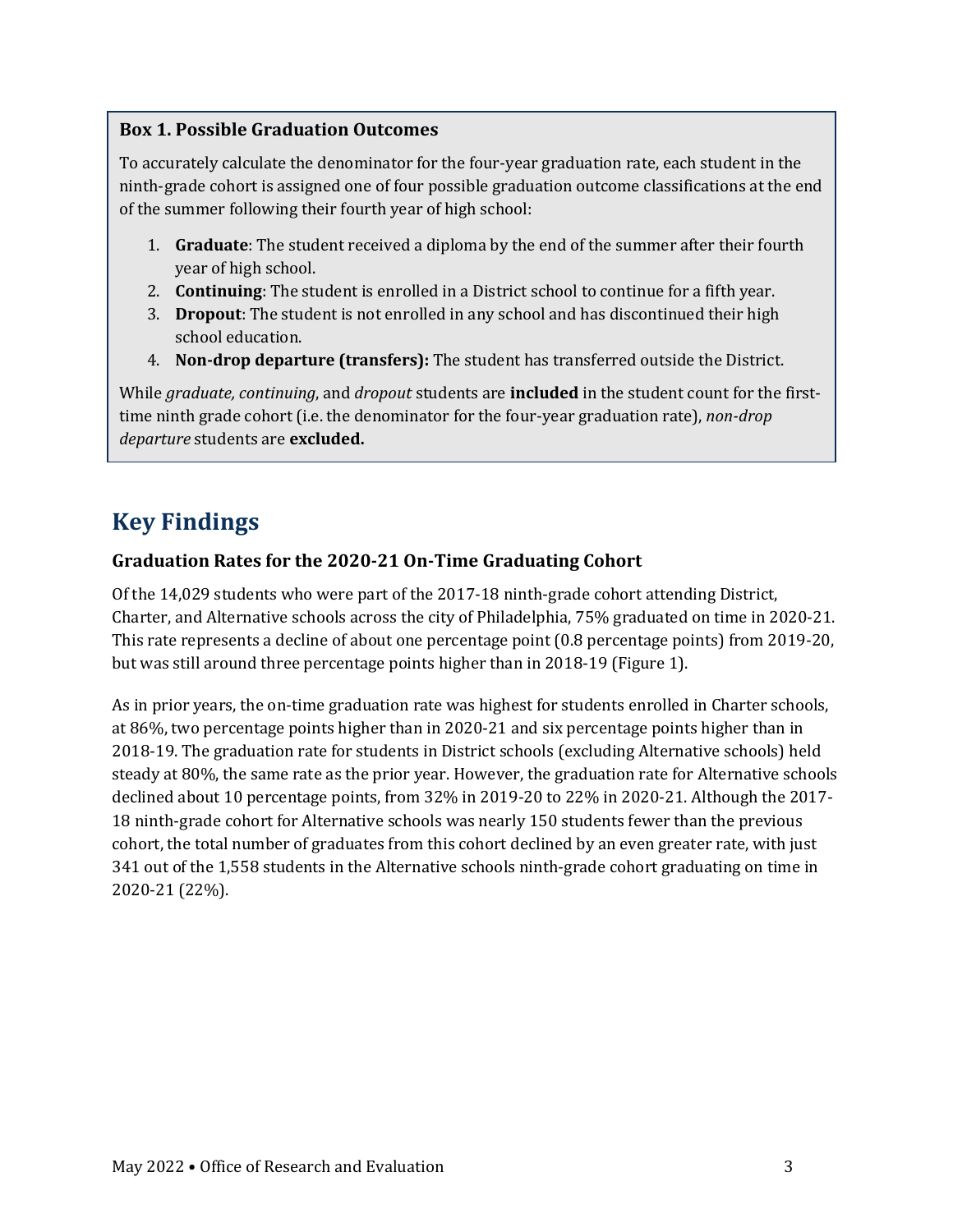

#### Figure 1. Overall Four-Year Graduation Rate for Philadelphia City, District, and Charter schools in Philadelphia for 2018-19, 2019-20, and 2020-21 On-Time Graduating Cohorts

**Source:** Qlik Data App – Graduation and College Enrollment App; Graduation Rates Overview sheet, retrieved on March 17, 2022

**Note**: *N* refers to the total number of 2017-18 first-time ninth-grader cohort students who graduated on time in 2020-21 in each category. For example, the N=14,029 for Philadelphia City means there were 14,029 students in the 2020-21 on-time graduating cohort across District, Alternative, and Charter schools in the city. See Appendix A.1 for the *N* for each year, along with a full breakdown of the graduation rates into numerators and denominators.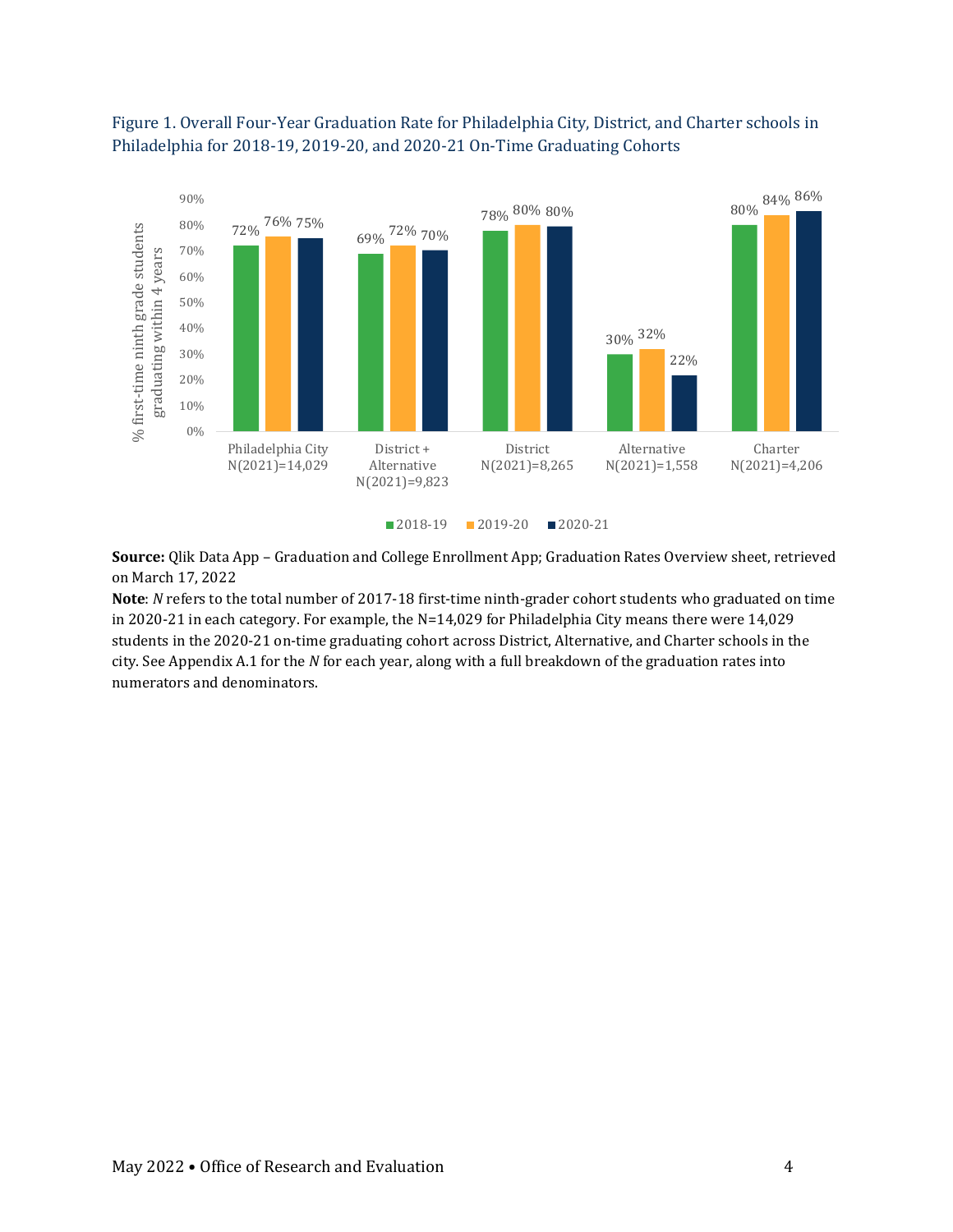At the school level, graduation rates increased from 2019-20 to 2020-21 in 43% of District schools, compared to 63% of Charter schools and 25% of Alternative schools (Table 1).

|                                                                                                 | <b>Overall</b><br>Philadelphia<br>(a) | District +<br><b>Alternative</b><br><b>Schools</b><br>(b) | <b>District</b><br><b>Schools</b><br>(c) | <b>Alternative</b><br><b>Schools</b><br>(d) | <b>Charter</b><br><b>Schools</b><br>(e) |
|-------------------------------------------------------------------------------------------------|---------------------------------------|-----------------------------------------------------------|------------------------------------------|---------------------------------------------|-----------------------------------------|
| Number of schools with<br>graduation rates that increased<br>from 2019-20 to 2020-21            | 49                                    | 29                                                        | 23                                       | 6                                           | 20                                      |
| Number of schools with<br>graduation rates that<br>decreased from 2019-20 to<br>2020-21         | 57                                    | 46                                                        | 29                                       | 17                                          | 11                                      |
| Number of schools with<br>graduation rates that remained<br>the same from 2019-20 to<br>2020-21 | 3                                     | $\overline{c}$                                            | 1                                        | 1                                           |                                         |
| Total number of schools                                                                         | 109                                   | 77                                                        | 53                                       | 24                                          | 32                                      |

Table 1. School-level changes in graduation rates, 2019-20 to 2020-21

**Source:** Qlik Data App – Graduation and College Enrollment App; Graduation Rate: Map sheet retrieved on March 18, 2022

**Note:** Two schools (Belmont Charter Elementary School and Vaux High School) are not included in this table because they had 12th graders for the first time in 2020-21.

#### **Graduation Rates by Student Demographics (District Students)**

Graduation rates for students in District schools<sup>5</sup> were disaggregated by various student demographics to explore outcomes for each student group. As in previous years, there were clear patterns in graduation rates by student demographic indicators. The longstanding gender differentials in graduation rates continued, with 85% of female students in the 2020-21 on-time cohort graduating, compared to 74% of male students (Figure 2). The percentage of English learner (EL) students graduating on time decreased from 73% in 2019-20 to 71% in 2020-21, while graduation rates for non-EL students remained unchanged. The graduation rate for students with Individualized Education Programs (IEPs) $6$  for special education services remained at around 62%, more than 20 percentage points lower than the rate for students without IEPs. The difference in graduation rates for students classified as economically disadvantaged and students not classified as such was less than one percentage point; however, this indicator is based on identified eligibility for federal assistance programs, and many students living in poverty may not be accurately identified.

 $\overline{\phantom{0}}$ 

<sup>5</sup> Both contracted and District-operated Alternative schools were excluded from this analysis.

<sup>6</sup> Gifted students with IEPs are excluded from the "students with IEPs" category.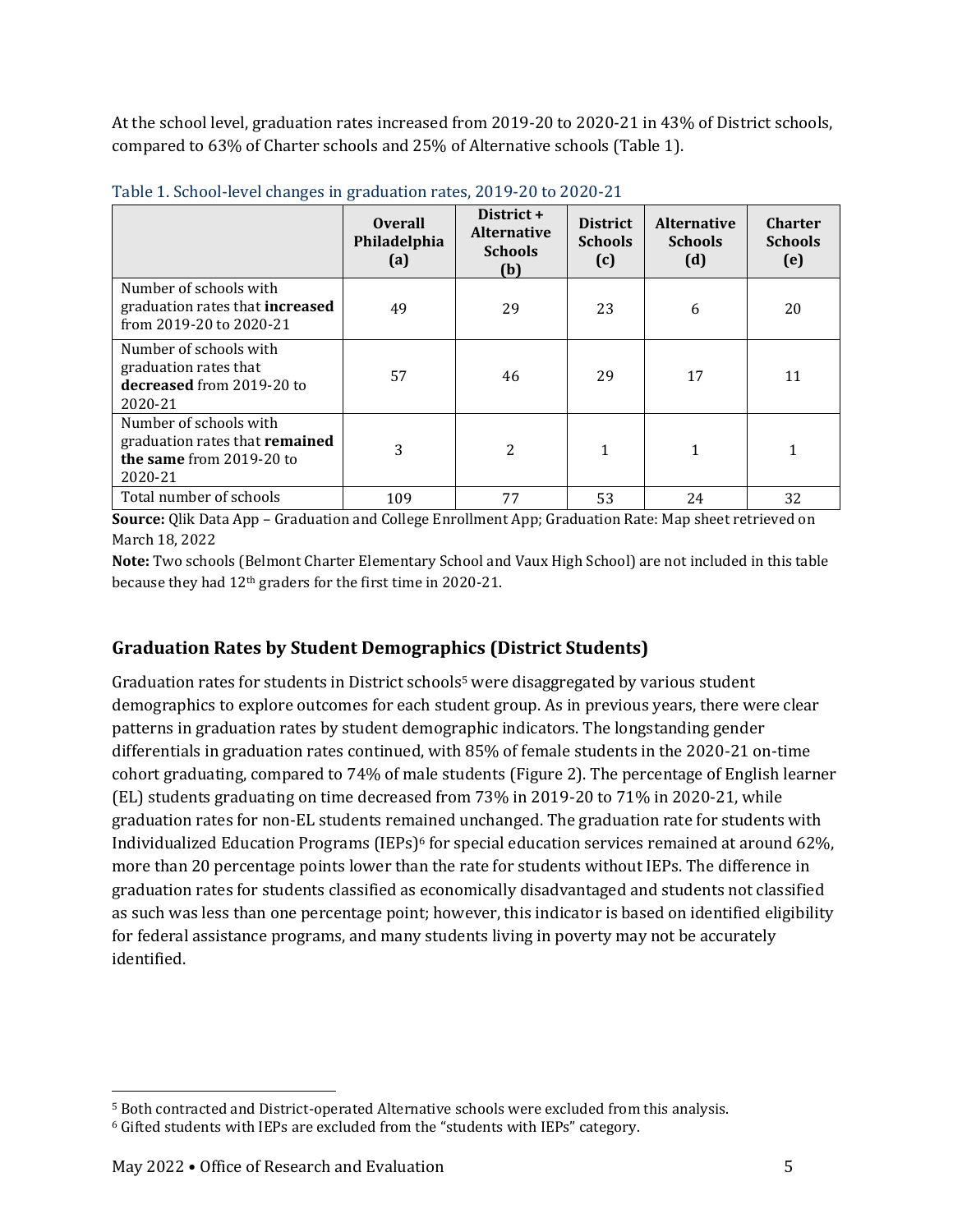

#### Figure 2. Graduation rates by student demographics for the 2018-19, 2019-20, and 2020-21 ontime graduating cohorts (District only)

\*"Economically disadvantaged" refers to students who are eligible for income-tested federal assistance programs such as SNAP, TANF, or Medicaid. This indicator underestimates the percentage of students who are living in poverty or close to poverty because not all eligible families are identified.

\*\*Students with IEPs related to their Gifted classification are categorized as "No IEP."

**Source:** Qlik Data App – Graduation and College Enrollment App; Graduation Rates Overview sheet, retrieved on March 17, 2022

**Note:** *N* refers to the total number of 2017-18 first-time ninth-grader cohort students who graduated on time in 2020-21 in each category. For example, N=4,159 for the female category means there were 4,159 female students in the 2020-21 on-time graduating cohort. See Appendix A.5 for a breakdown of the graduation rates into numerators and denominators for each year. Student demographic information presented here excludes students enrolled in Alternative and Charter schools.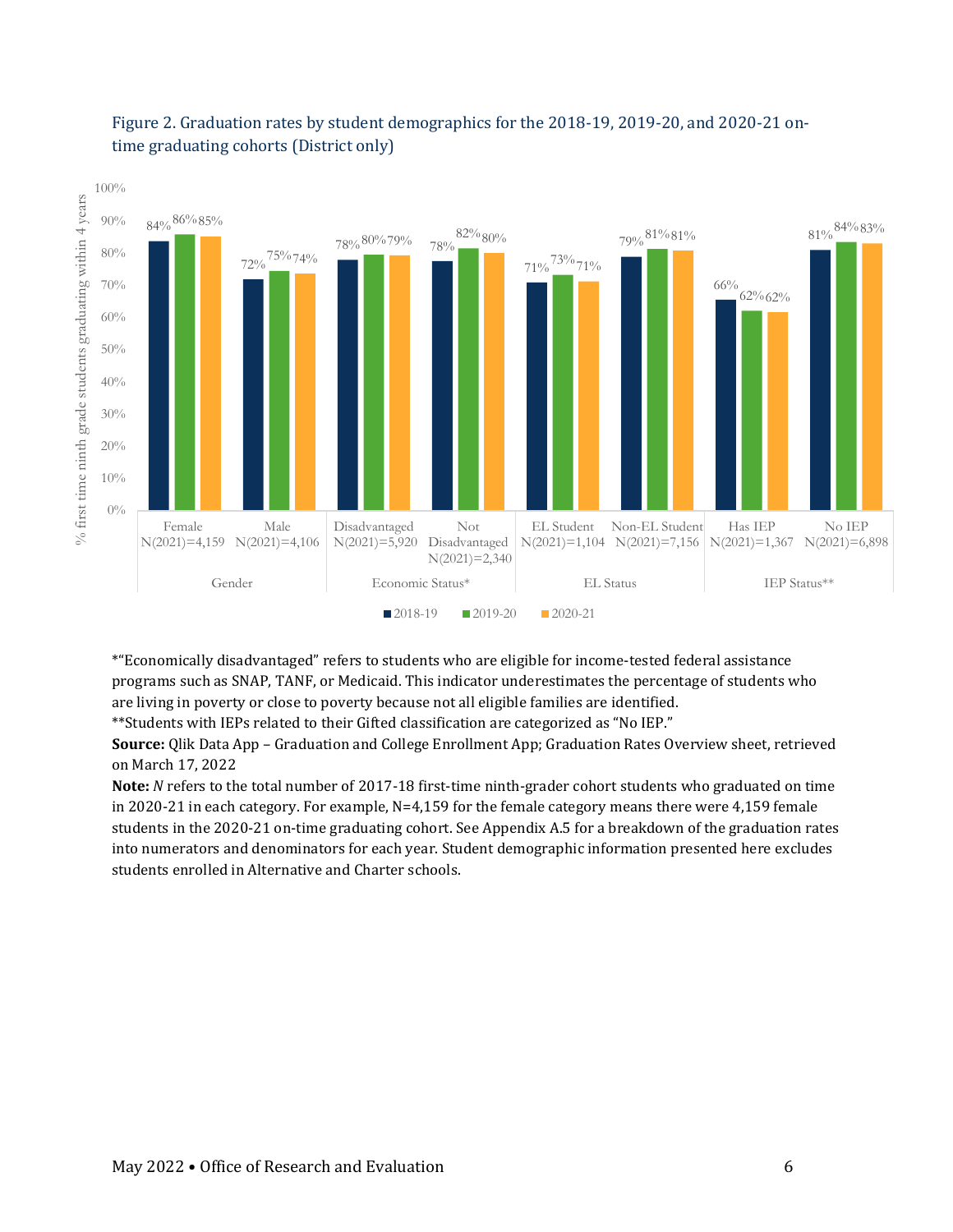Although the overall graduation rates remained stable between 2019-20 and 2020-21, the trends in the past two years have differed for students of different racial/ethnic backgrounds. Between 2019- 20 and 2020-21, graduation rates for Black/African-American and Hispanic/Latinx students decreased slightly (by 1 and 2 percentage points, respectively), while graduation rates for White and Asian students increased (+2 and +3 percentage points, respectively). Despite this, the longerterm trends are more similar between different student racial/ethnic groups, and graduation rates for the four largest racial/ethnic groups have all increased by 4-13 percentage points since 2013-14 (Figure 3). In particular, graduation rates for Black/African-American and White students have remained within two percentage points of one another, on average, for the past eight years.

The exception to this pattern is for students in the Multi-Racial/Other race/ethnicity category, the graduation rate for whom has fluctuated much more widely and declined overall (-4 percentage points) since 2013-14. This is likely due to the small and fluctuating size of this group. 7





**Source**: Qlik Data App – Graduation and College Enrollment App; Graduation Rates Overview sheet retrieved on March 21, 2022

**Note**: *N* refers to the total number of 2017-18 first-time ninth-grader cohort students who graduated on time in 2020-21 in each category. For example, N=958 for Asian students means there were 958 Asian students in the 2020-21 on-time graduating cohort. American Indian/Alaskan Native and Native Hawaiian/Pacific Islander categories are not included in this analysis because there were fewer than 20 students in these two categories. See Appendix A.5 for a breakdown of the graduation rates into numerators and denominators for 2018-19, 2019-20, and 2020-21. Student demographic information presented here excludes students enrolled in Alternative and Charter schools.

l

<sup>7</sup> There were 283 students in the Multi-Racial/Other category for the 2020-21 on-time graduating cohort. The denominator for students in this race/ethnicity category has fluctuated substantially over time. For example, there were 133 "Multi-Racial/Other" students in the 2013-14 cohort, and 369 in 2018-19.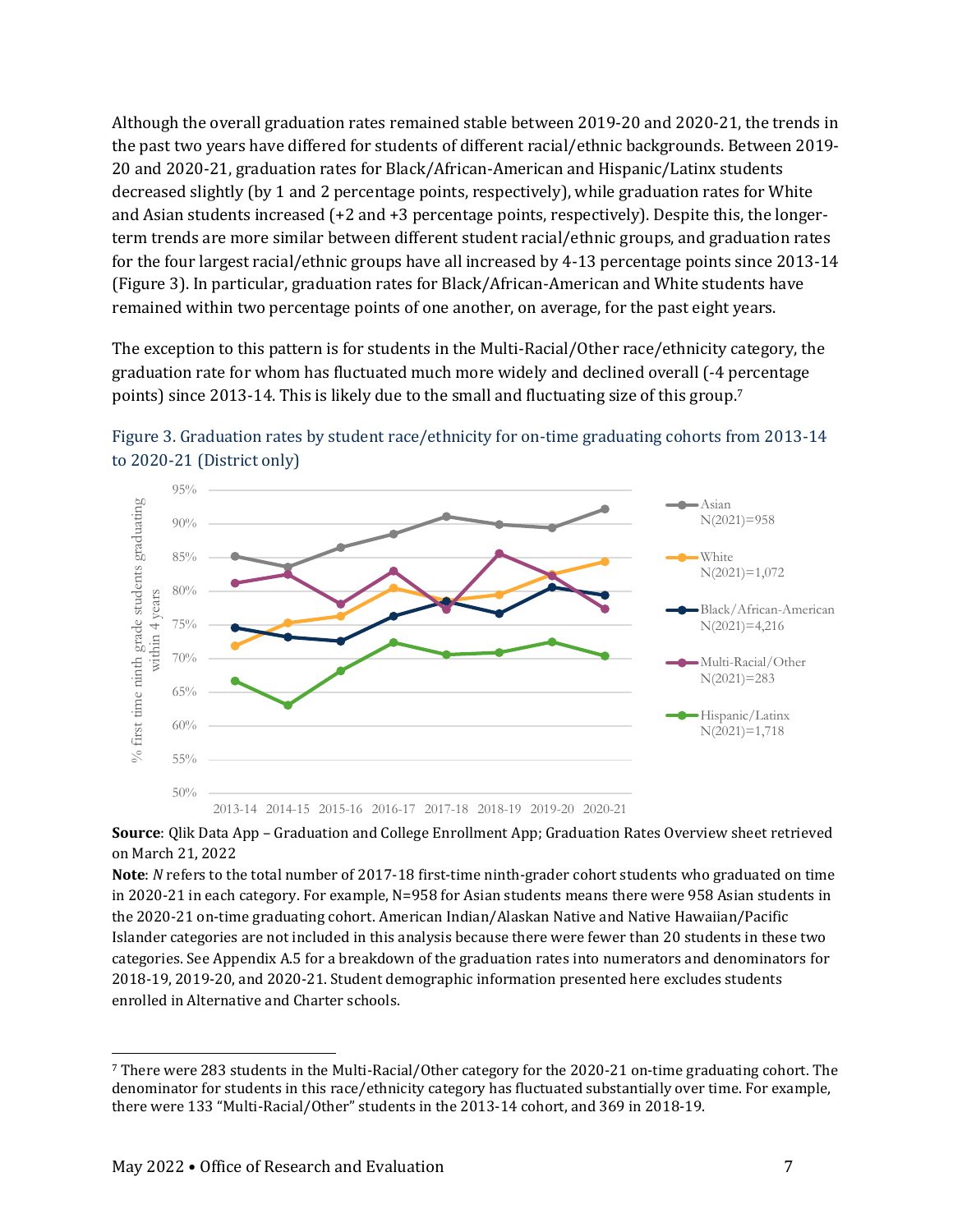#### **Graduation Rates by High School Admission Type (District Only)**

Historically, graduation rates have differed depending on the admission processes for high schools—whether they are Catchment schools, open to students city-wide, or have special criteria for admissions. <sup>8</sup> As in previous years, Criteria-Based<sup>9</sup> high schools had the highest graduation rate in 2020-21 (96%), followed by Citywide admission schools (86%) and Catchment schools (68%). Philadelphia Virtual Academy (PVA), the only District school in the "virtual" admissions category, had a graduation rate of 43%. These patterns have largely remained stable in the past 3 years (Figure 4). Between 2019-20 and 2020-21, graduation rates in Catchment and Criteria-Based schools changed by 1 percentage point and 0.2 percentage points, respectively. There was a somewhat larger shift in graduation rates for students in Citywide schools, which declined by about 3 percentage points in 2020-21, but remained within a percentage point of the 2018-19 rate for these schools. The main exception was for PVA, which had an 11-percentage-point increase in its graduation rate in 2019-20, followed by an 11-percentage-point decrease in 2020-21 to 43%, the same graduation rate as 2018-19.



#### Figure 4. Graduation rates 2018-19, 2019-20, and 2020-21 on-time graduating cohorts by high school admission type (District schools only)

**Source:** Qlik Data App – Graduation and College Enrollment App; Graduation Rates Overview sheet retrieved on March 17, 2022

**Note**: *N* refers to the total number of 2017-18 first-time ninth-grader cohort students who graduated on time in 2020-21 in each category. For example, 2020-21 N=4,060 means there were 4,060 students in the 2020-21 on-time graduating cohort in Catchment schools. See Appendix A.3 for the *N* for each year, along with a full breakdown of the graduation rates by school admission type into numerators and denominators. These figures exclude students in Alternative and Charter schools.

l <sup>8</sup> Admissions criteria and school selection processes for all high schools were revised in 2021-22, but the first cohort of student impacted by these changes will not graduate until 2025-26. For more information about high school admission types and the school selection process, please visit [https://www.philasd.org/research/2020/05/12/school-selection-in-sdp-final-report/.](https://www.philasd.org/research/2020/05/12/school-selection-in-sdp-final-report/)

<sup>9</sup> Formerly known as "Special Admissions" high schools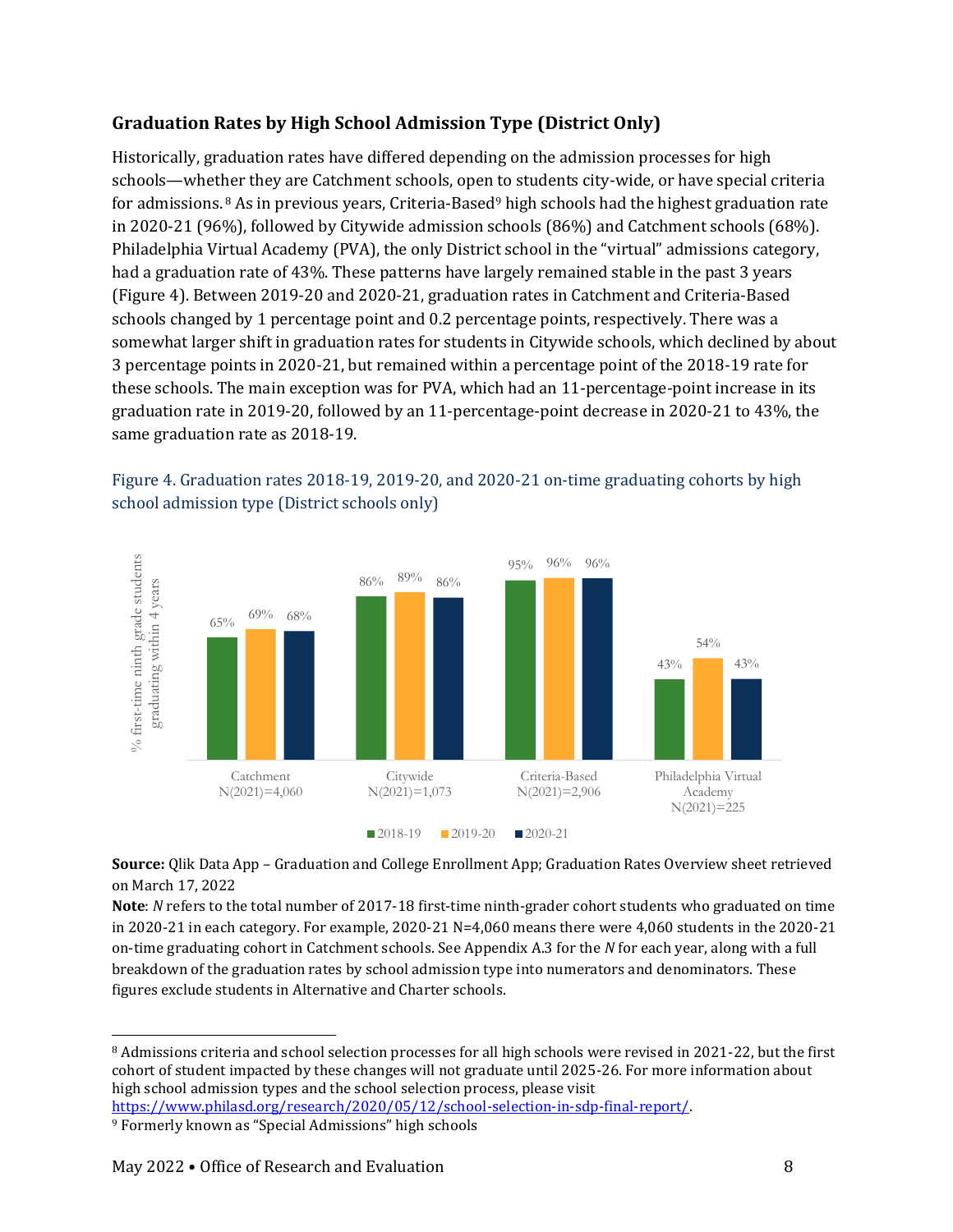#### **Graduation Rates for CTE Students (District Only)**

Twenty-five District schools offer CTE components or programs within the curriculum (CTE program schools), and six District schools offer a comprehensive CTE curriculum, where all grades 10-12 students participate in CTE (CTE comprehensive schools).<sup>10</sup> About 24% of the 2020-21 ontime graduating cohort took at least one CTE course in high school,<sup>11</sup> and 18% of the cohort took at least one CTE course in 12th grade.

Consistent with past SDP research on CTE,<sup>12</sup> an analysis of students who took CTE courses found that CTE participation was associated with higher graduation rates. Eighty-three percent of students who took at least one CTE course during high school and 93% who took CTE courses through 12th grade<sup>13</sup> graduated on time in 2020-21, compared to 80% of District students who did not take any CTE courses in high school (Figure 5). Graduation rates for students who took CTE courses increased by four percentage points from 2018-19 to 2019-20, but subsequently declined by three percentage points in 2020-21. However, these graduation rates should be considered in the context of the primarily virtual modality in 2020-21, which presented particular challenges for CTE courses and programs which emphasize hands-on learning.

l

<sup>10</sup> Graduation rates by school CTE program type (i.e. CTE program schools vs. CTE comprehensive schools) are available in Appendix A.3.

<sup>11</sup> This figure includes students who took courses which were aligned with a National Occupational Competency Testing Institute (NOCTI) exam as well as CTE courses without an associated NOCTI assessment. <sup>12</sup> An analysis of graduation outcomes for CTE students in the 2013-14 and 2014-15 ninth-grade cohorts is available here[: https://www.philasd.org/research/2019/04/20/analysis-of-9th-grade-2013-14-and-2014-](https://www.philasd.org/research/2019/04/20/analysis-of-9th-grade-2013-14-and-2014-15-cte-cohorts/) [15-cte-cohorts/.](https://www.philasd.org/research/2019/04/20/analysis-of-9th-grade-2013-14-and-2014-15-cte-cohorts/) 

<sup>&</sup>lt;sup>13</sup> While this figure is based on the number of students who were enrolled in a CTE course in  $12<sup>th</sup>$  grade and does not consider prior CTE course enrollment, it is very rare for a student to take a CTE course for the first time as a 12<sup>th</sup> grader. For example, only 20 out of 9,216 students in the 2014-15 ninth grade cohort (0.22%) and 70 out of 9,518 students in the 2014-15 ninth grade cohort (0.74%) started CTE in 12th grade/year 3 of the program (se[e https://www.philasd.org/research/2019/04/20/analysis-of-9th-grade-2013-14-and-](https://www.philasd.org/research/2019/04/20/analysis-of-9th-grade-2013-14-and-2014-15-cte-cohorts/)[2014-15-cte-cohorts/](https://www.philasd.org/research/2019/04/20/analysis-of-9th-grade-2013-14-and-2014-15-cte-cohorts/), "Definitions and totals for CTE subgroups," slide 6).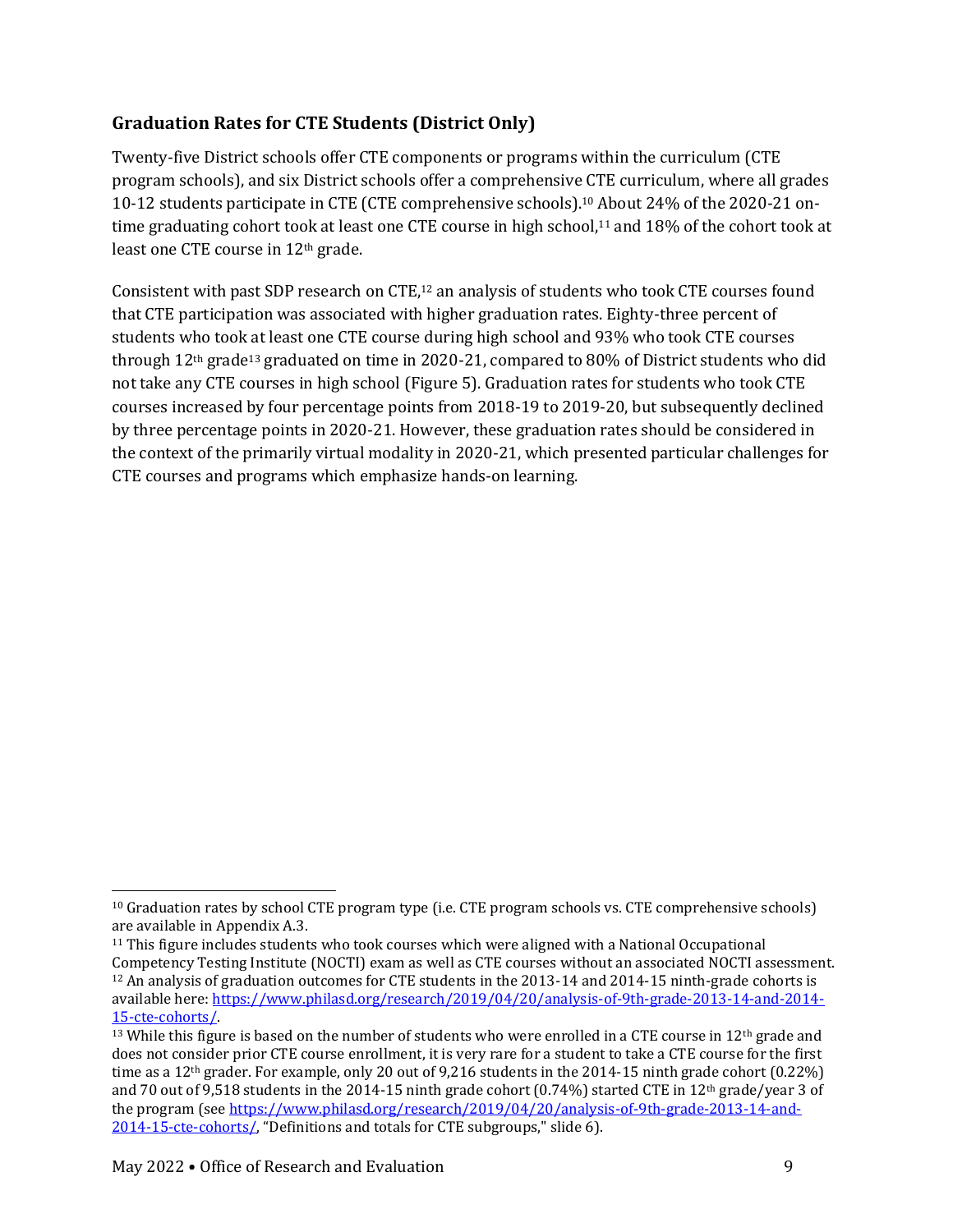

#### Figure 5. Graduation rates for the 2018-19, 2019-20, and 2020-21 on-time graduating cohorts, by CTE course participation (District schools only)

\*See footnote 13 for more details on this variable.

**Source:** Qlik Data App – Graduation and College Enrollment App; Graduation Rates Overview sheet retrieved on May 20, 2022

**Note**: *N* refers to the total number of 2017-18 first-time ninth-grader cohort students who graduated on time in 2020-21 in each category. For example, N=6,158 for Non-CTE means there were 6,158 total students in the 2020-21 on-time graduating cohort who never took CTE courses in high school. See Appendix A.4 for a breakdown of these graduation rates into numerators and denominators and Appendix A.3 for a breakdown of graduation rates by CTE program type. These figures exclude Alternative and Charter schools.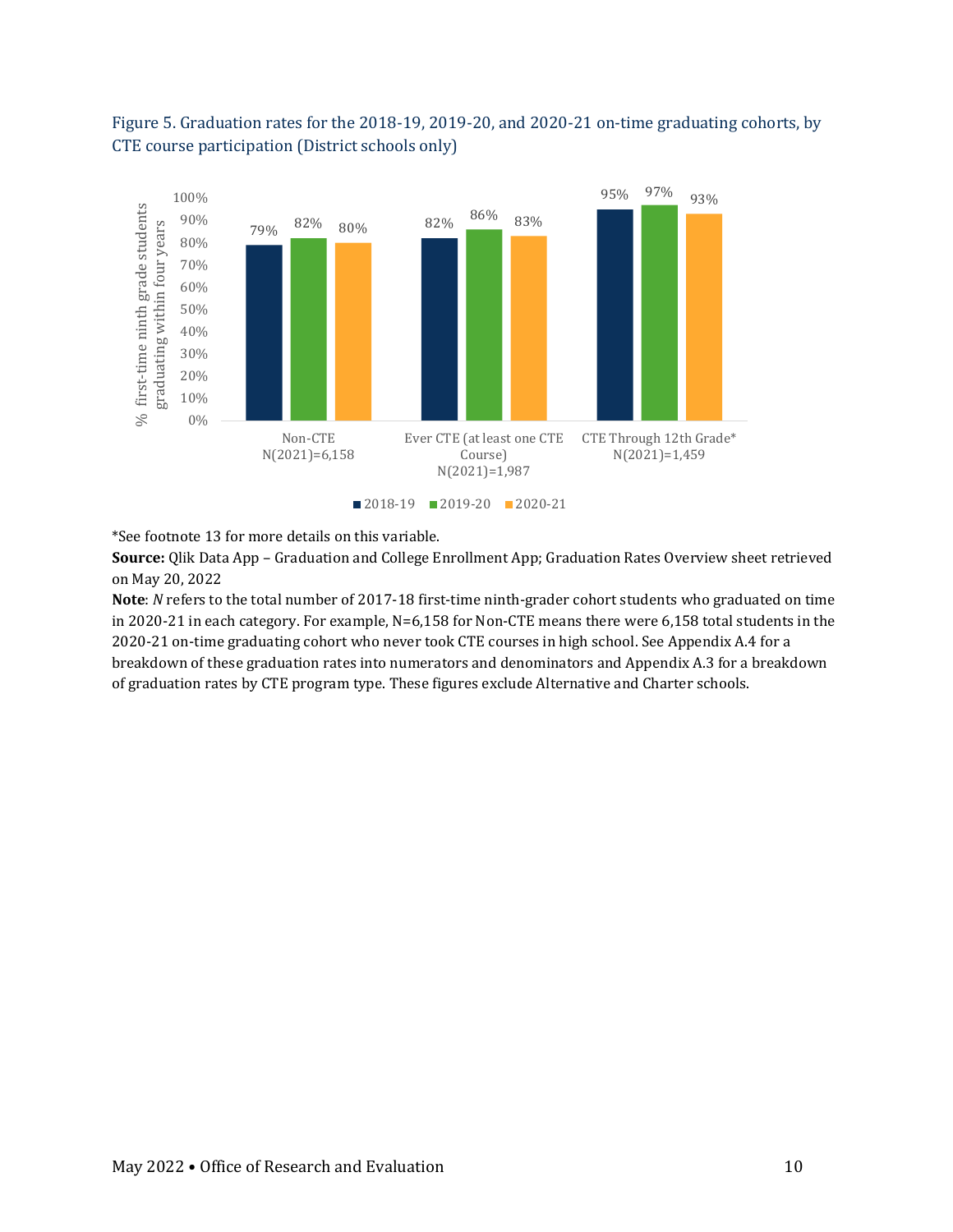### **Conclusion**

Graduation rates in 2020-21 were similar to the previous year, with a decline of less than one percentage point for all students in District, Alternative, and Charter schools across the city. For District schools, the four-year graduation rate for the 2020-21 on-time graduating cohort held steady at 80%, the same rate as the previous cohort. Comparing graduation rates by sector revealed similar patterns to previous years, with the highest graduation rates in Charter schools and the lowest in Alternative schools. However, there was a decline of more than 32% (or ten percentage points) in graduation rates in Alternative schools. Among District schools, graduation rates followed similar patterns to previous years, with the highest graduation rates among Criteria-Based and Citywide admission schools. Students in in the 2020-21 on-time graduating cohort who took at least one CTE course during high school had higher graduation rates than their peers, with a graduation rate of 93% for those who took CTE courses through  $12<sup>th</sup>$  grade.

Student demographics continue to be strongly associated with graduation rates. Female students, students without IEPs, and non-EL students in the 2020-21 on-time graduation cohort had higher graduation rates than their peers. The differences in graduation rates between students of different racial/ethnic groups persisted. Although the overall District graduation rate did not change between 2019-20 and 2020-21, graduation rates increased for White and Asian students while they decreased for Black/African-American and Hispanic/Latinx students. Despite this, graduation rates for students of most racial/ethnic backgrounds remained higher than those five years ago.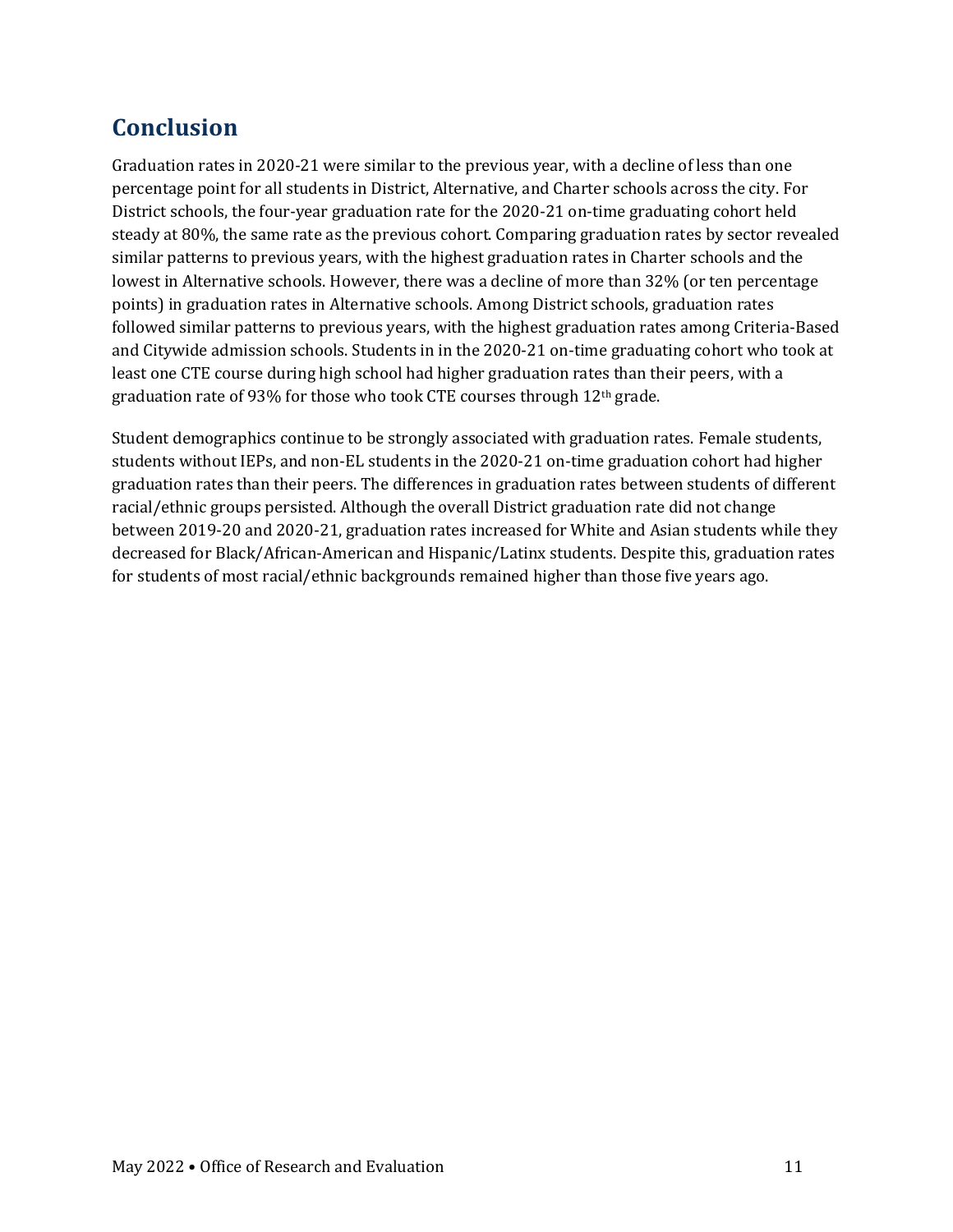## **Appendix A: Detail Tables for Number of Graduates and Cohort Sizes**

| Table A.1. Breakdown of Graduation Rate by Sector for 2018-19, 2019-20, and 2020-21 On-Time |  |  |
|---------------------------------------------------------------------------------------------|--|--|
| <b>Graduating Cohorts</b>                                                                   |  |  |

| <b>Four-Year Target</b><br><b>Graduation Year</b><br>(First-time ninth-<br>grade cohort year) | 2018-19 On-Time<br><b>Graduating Cohort</b><br>(2015-16 first-time<br>ninth-grade cohort<br>year) | 2019-20 On-Time<br><b>Graduating Cohort</b><br>(2016-17 first-time<br>ninth-grade cohort year) | 2020-21 On-Time<br><b>Graduating Cohort</b><br>(2017-18 first-time<br>ninth-grade cohort year) |
|-----------------------------------------------------------------------------------------------|---------------------------------------------------------------------------------------------------|------------------------------------------------------------------------------------------------|------------------------------------------------------------------------------------------------|
| Philadelphia City<br><b>Graduation Rate</b>                                                   | 72%                                                                                               | 76%                                                                                            | 75%                                                                                            |
| Number of Graduates<br>(Numerator)                                                            | 10,588                                                                                            | 11,009                                                                                         | 10,517                                                                                         |
| <b>Cohort Total</b><br>(Denominator)                                                          | $14,617*$                                                                                         | 14,539*                                                                                        | 14,029                                                                                         |
| District +<br><b>Alternative</b><br><b>Graduation Rate</b>                                    | 69%                                                                                               | 72%                                                                                            | 70%                                                                                            |
| Number of Graduates<br>(Numerator)                                                            | 7,147                                                                                             | 7,383                                                                                          | 6,916                                                                                          |
| <b>Cohort Total</b><br>(Denominator)                                                          | 10,325*                                                                                           | 10,223*                                                                                        | 9,823                                                                                          |
| <b>District Graduation</b><br>Rate                                                            | 78%                                                                                               | 80%                                                                                            | 80%                                                                                            |
| <b>Number of Graduates</b><br>(Numerator)                                                     | 6,570                                                                                             | 6,836                                                                                          | 6,575                                                                                          |
| <b>Cohort Total</b><br>(Denominator)                                                          | 8,435                                                                                             | 8,519                                                                                          | 8,265                                                                                          |
| <b>Alternative</b><br><b>Graduation Rate</b>                                                  | 30%                                                                                               | 32%                                                                                            | 22%                                                                                            |
| Number of Graduates<br>(Numerator)                                                            | 577                                                                                               | 547                                                                                            | 341                                                                                            |
| <b>Cohort Total</b><br>(Denominator)                                                          | 1,890*                                                                                            | 1,704*                                                                                         | 1,558                                                                                          |
| <b>Charter Graduation</b><br>Rate                                                             | 80%                                                                                               | 84%                                                                                            | 86%                                                                                            |
| Number of Graduates<br>(Numerator)                                                            | 3,441                                                                                             | 3,626                                                                                          | 3,601                                                                                          |
| Cohort Total<br>(Denominator)                                                                 | 4,292                                                                                             | 4,316*                                                                                         | 4,206                                                                                          |

**\***Some denominators in 2018-19 and 2019-20 have minor differences from the 2019-20 graduation report (of ~30 students or less), due to subsequent data cleaning.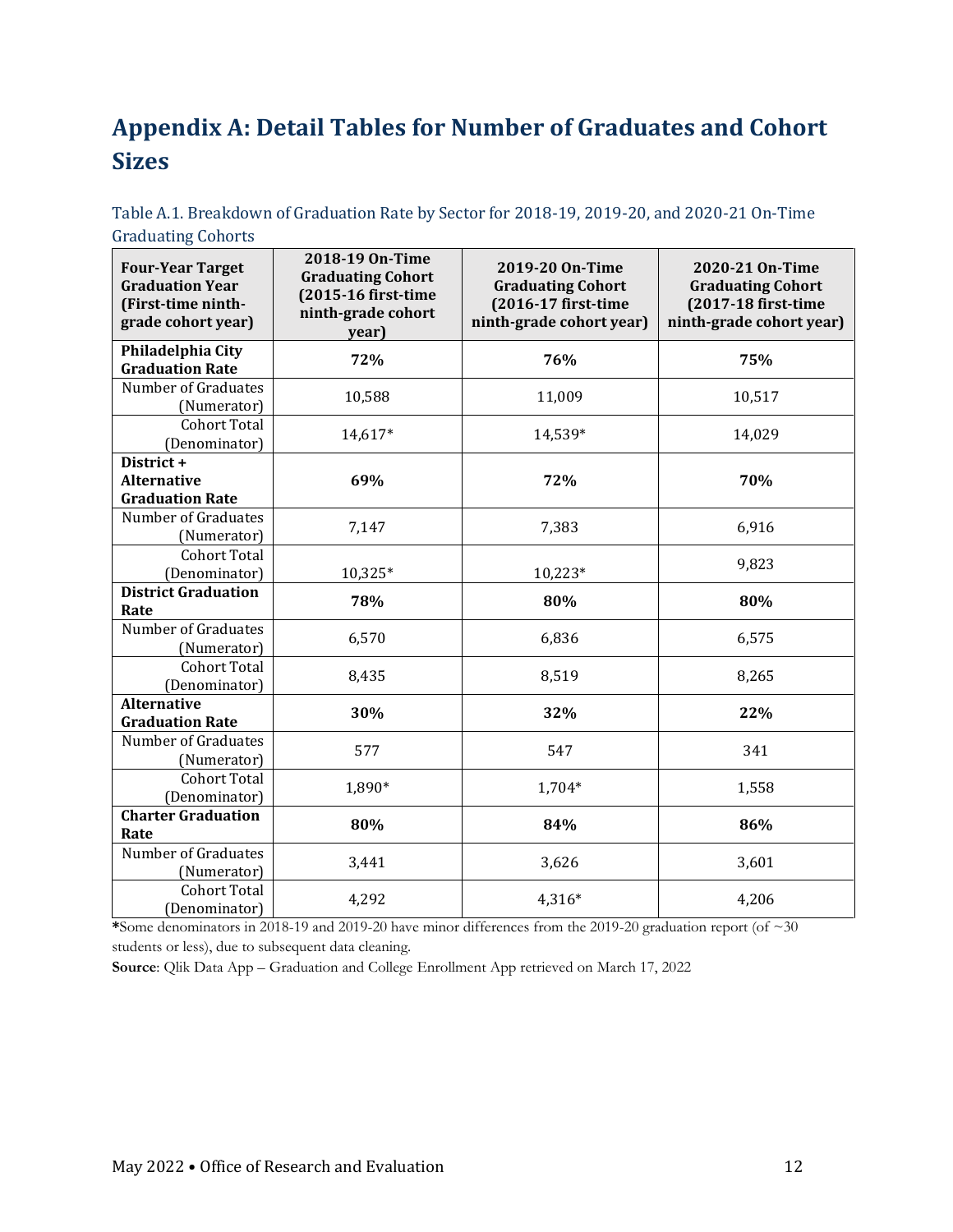Table A.2. Breakdown of Graduation Rate by Network for 2018-19, 2019-20, and 2020-21 On-Time Graduating Cohorts (District only)

| <b>Four-Year Target</b><br><b>Graduation Year (First-</b><br>time ninth-grade cohort<br>year) | 2018-19 On-Time<br><b>Graduating Cohort</b><br>(2015-16 first-time<br>ninth-grade cohort<br>year) | 2019-20 On-Time<br><b>Graduating Cohort</b><br>(2016-17 first-time<br>ninth-grade cohort<br>year) | 2020-21 On-Time<br><b>Graduating Cohort</b><br>(2017-18 first-time<br>ninth-grade cohort<br>year) |
|-----------------------------------------------------------------------------------------------|---------------------------------------------------------------------------------------------------|---------------------------------------------------------------------------------------------------|---------------------------------------------------------------------------------------------------|
| <b>Network 1 Graduation</b><br>Rate                                                           | 91%                                                                                               | 92%                                                                                               | 92%                                                                                               |
| Number of Graduates<br>(Numerator)                                                            | 3,233                                                                                             | 3,334                                                                                             | 3,215                                                                                             |
| <b>Cohort Total</b><br>(Denominator)                                                          | 3,561                                                                                             | 3,645                                                                                             | 3,448                                                                                             |
| <b>Network 4 Graduation</b><br>Rate                                                           | 67%                                                                                               | 71%                                                                                               | 67%                                                                                               |
| Number of Graduates<br>(Numerator)                                                            | 1,419                                                                                             | 1,495                                                                                             | 1,334                                                                                             |
| <b>Cohort Total</b><br>(Denominator)                                                          | 2,130                                                                                             | 2,109                                                                                             | 1,982                                                                                             |
| <b>Network 13 Graduation</b><br>Rate                                                          | 66%                                                                                               | 69%                                                                                               | 69%                                                                                               |
| Number of Graduates<br>(Numerator)                                                            | 1,212                                                                                             | 1,292                                                                                             | 1,185                                                                                             |
| <b>Cohort Total</b><br>(Denominator)                                                          | 1,826                                                                                             | 1,859                                                                                             | 1,706                                                                                             |
| <b>Innovation Network</b><br><b>Graduation Rate</b>                                           | 78%                                                                                               | 79%                                                                                               | 77.2%                                                                                             |
| Number of Graduates<br>(Numerator)                                                            | 706                                                                                               | 715                                                                                               | 841                                                                                               |
| Cohort Total<br>(Denominator)                                                                 | 909                                                                                               | 906                                                                                               | 1,089                                                                                             |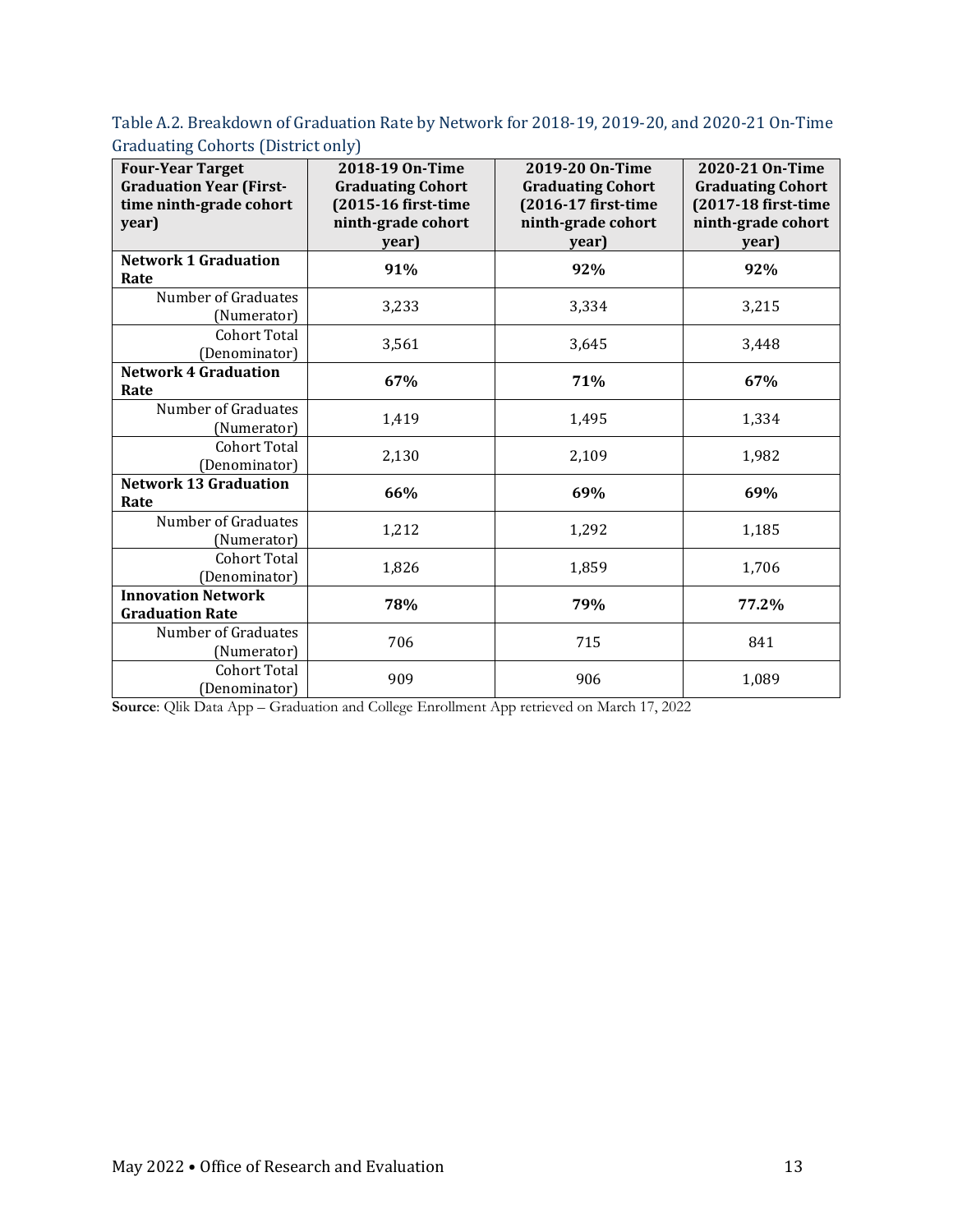Table A.3. Breakdown of Graduation Rate by Admission Type and CTE Program Type for 2018-19, 2019-20, and 2020-21 On-Time Graduating Cohorts

| <b>Four-Year Target</b><br><b>Graduation Year</b><br>(first-time ninth-grade<br>cohort year) | $\circ$<br>2018-19 On-Time<br><b>Graduating Cohort</b><br>(2015-16 first-time<br>ninth-grade cohort<br>year) | 2019-20 On-Time<br><b>Graduating Cohort</b><br>(2016-17 first-time<br>ninth-grade cohort<br>year) | 2020-21 On-Time<br><b>Graduating Cohort</b><br>(2017-18 first-time<br>ninth-grade cohort<br>year) |
|----------------------------------------------------------------------------------------------|--------------------------------------------------------------------------------------------------------------|---------------------------------------------------------------------------------------------------|---------------------------------------------------------------------------------------------------|
| <b>Catchment School</b>                                                                      | 65%                                                                                                          | 69%                                                                                               | 68%                                                                                               |
| <b>Graduation Rate</b>                                                                       | $(n = 22$ schools)                                                                                           | $(n=21$ schools)                                                                                  | $(n=21$ schools)                                                                                  |
| Number of Graduates<br>(Numerator)                                                           | 2,679                                                                                                        | 3,051                                                                                             | 2,766                                                                                             |
| <b>Cohort Total</b><br>(Denominator)                                                         | 4,135                                                                                                        | 4,418                                                                                             | 4,060                                                                                             |
| <b>Citywide School</b>                                                                       | 86%                                                                                                          | 89%                                                                                               | 86%                                                                                               |
| <b>Graduation Rate</b>                                                                       | $(n=13$ schools)                                                                                             | $(n=13$ schools)                                                                                  | $(n=13$ schools)                                                                                  |
| Number of Graduates<br>(Numerator)                                                           | 1,013                                                                                                        | 905                                                                                               | 921                                                                                               |
| <b>Cohort Total</b><br>(Denominator)                                                         | 1,173                                                                                                        | 1,020                                                                                             | 1,073                                                                                             |
| <b>Criteria-Based School</b>                                                                 | 95%                                                                                                          | 96%                                                                                               | 96%                                                                                               |
| <b>Graduation Rate</b>                                                                       | $(n=19 \text{ schools})$                                                                                     | $(n=19$ schools)                                                                                  | $(n=19$ schools)                                                                                  |
| Number of Graduates                                                                          | 2,805                                                                                                        | 2,773                                                                                             | 2,791                                                                                             |
| (Numerator)                                                                                  |                                                                                                              |                                                                                                   |                                                                                                   |
| <b>Cohort Total</b>                                                                          | 2,956                                                                                                        | 2,882                                                                                             | 2,906                                                                                             |
| (Denominator)<br><b>Virtual School</b>                                                       | 43%                                                                                                          | 54%                                                                                               | 43%                                                                                               |
| <b>Graduation Rate</b>                                                                       | $(n=1$ school)                                                                                               | $(n=1$ school)                                                                                    | $(n=1$ school)                                                                                    |
| Number of Graduates                                                                          |                                                                                                              |                                                                                                   |                                                                                                   |
| (Numerator)                                                                                  | 73                                                                                                           | 107                                                                                               | 97                                                                                                |
| <b>Cohort Total</b>                                                                          |                                                                                                              |                                                                                                   |                                                                                                   |
| (Denominator)                                                                                | 171                                                                                                          | 199                                                                                               | 226                                                                                               |
| <b>CTE School Graduation</b><br>Rate (Program Schools +<br><b>Comprehensive Schools)</b>     | 73%<br>$(n=32$ schools)                                                                                      | 76%<br>$(n=31$ schools)                                                                           | 75%<br>$(n=31$ schools)                                                                           |
| Number of Graduates<br>(Numerator)                                                           | 4,126                                                                                                        | 4,345                                                                                             | 3,994                                                                                             |
| <b>Cohort Total</b><br>(Denominator)                                                         | 5,637                                                                                                        | 5,741                                                                                             | 5,338                                                                                             |
| <b>CTE Program School</b>                                                                    | 72%                                                                                                          | 75%                                                                                               | 74%                                                                                               |
| <b>Graduation Rate</b>                                                                       | (n=26 schools)                                                                                               | (n=25 schools)                                                                                    | (n=25 schools)                                                                                    |
| Number of Graduates<br>(Numerator)                                                           | 3,406                                                                                                        | 3,647                                                                                             | 3,329                                                                                             |
| <b>Cohort Total</b><br>(Denominator)                                                         | 4,723                                                                                                        | 4,880                                                                                             | 4,470                                                                                             |
| <b>CTE Comprehensive</b>                                                                     | 79%                                                                                                          | 81%                                                                                               | 77%                                                                                               |
| <b>School Graduation Rate</b>                                                                | $(n=6$ schools)                                                                                              | $(n=6$ schools)                                                                                   | $(n=6$ schools)                                                                                   |
| Number of Graduates<br>(Numerator)                                                           | 720                                                                                                          | 698                                                                                               | 665                                                                                               |
| <b>Cohort Total</b><br>(Denominator)                                                         | 914                                                                                                          | 861                                                                                               | 868                                                                                               |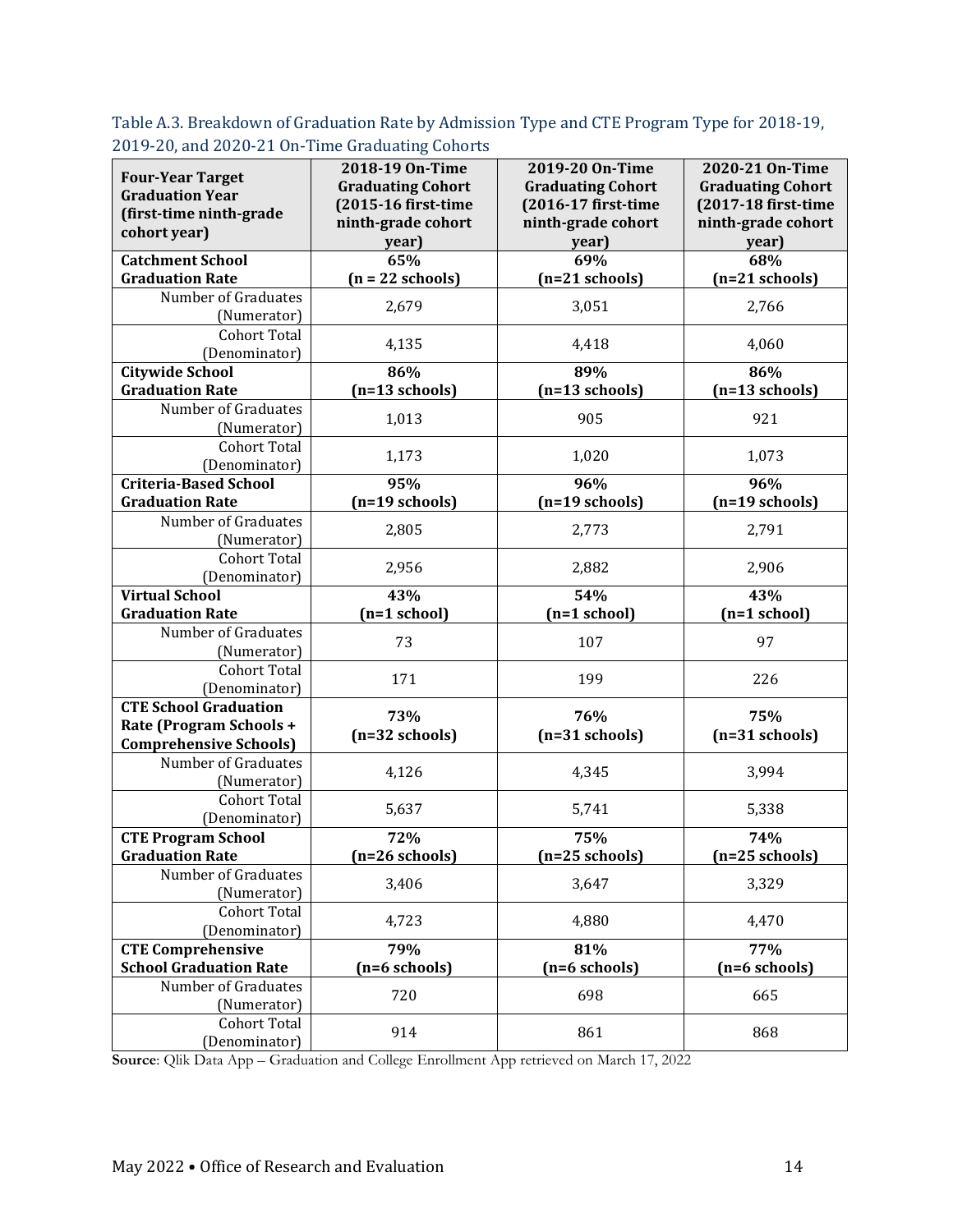| <b>Four-Year Target</b><br><b>Graduation Year</b><br>(first-time ninth-grade<br>cohort year) | 2018-19 On-Time<br><b>Graduating Cohort</b><br>(2015-16 first-time<br>ninth-grade cohort<br>year) | 2019-20 On-Time<br><b>Graduating Cohort</b><br>(2016-17 first-time<br>ninth-grade cohort<br>year) | 2020-21 On-Time<br><b>Graduating Cohort</b><br>(2017-18 first-time<br>ninth-grade cohort<br>year) |
|----------------------------------------------------------------------------------------------|---------------------------------------------------------------------------------------------------|---------------------------------------------------------------------------------------------------|---------------------------------------------------------------------------------------------------|
| <b>Non-CTE Graduation Rate</b>                                                               | 79%                                                                                               | 82%                                                                                               | 80%                                                                                               |
| Number of Graduates<br>(Numerator)                                                           | 4,738                                                                                             | 5,037                                                                                             | 4,925                                                                                             |
| Cohort Total<br>Denominator)                                                                 | 5,976                                                                                             | 6,163                                                                                             | 6,158                                                                                             |
| <b>Ever-CTE Graduation Rate</b>                                                              | 82%                                                                                               | 86%                                                                                               | 83%                                                                                               |
| Number of Graduates<br>(Numerator)                                                           | 1,832                                                                                             | 1,795                                                                                             | 1,650                                                                                             |
| Cohort Total<br>(Denominator)                                                                | 2,238                                                                                             | 2,098                                                                                             | 1,987                                                                                             |
| <b>CTE Through 12th Grade</b><br><b>Graduation Rate</b>                                      | 95%                                                                                               | 97%                                                                                               | 93%                                                                                               |
| Number of Graduates<br>(Numerator)                                                           | 1,373                                                                                             | 1,339                                                                                             | 1,363                                                                                             |
| Cohort Total<br>Denominator)                                                                 | 1,439                                                                                             | 1,383                                                                                             | 1,459                                                                                             |

Table A.4. Breakdown of Graduation Rate Components Reported by SDP by Student CTE Course Participation Level for 2018-19, 2019-20, and 2020-21 On-Time Graduating Cohorts (District Only)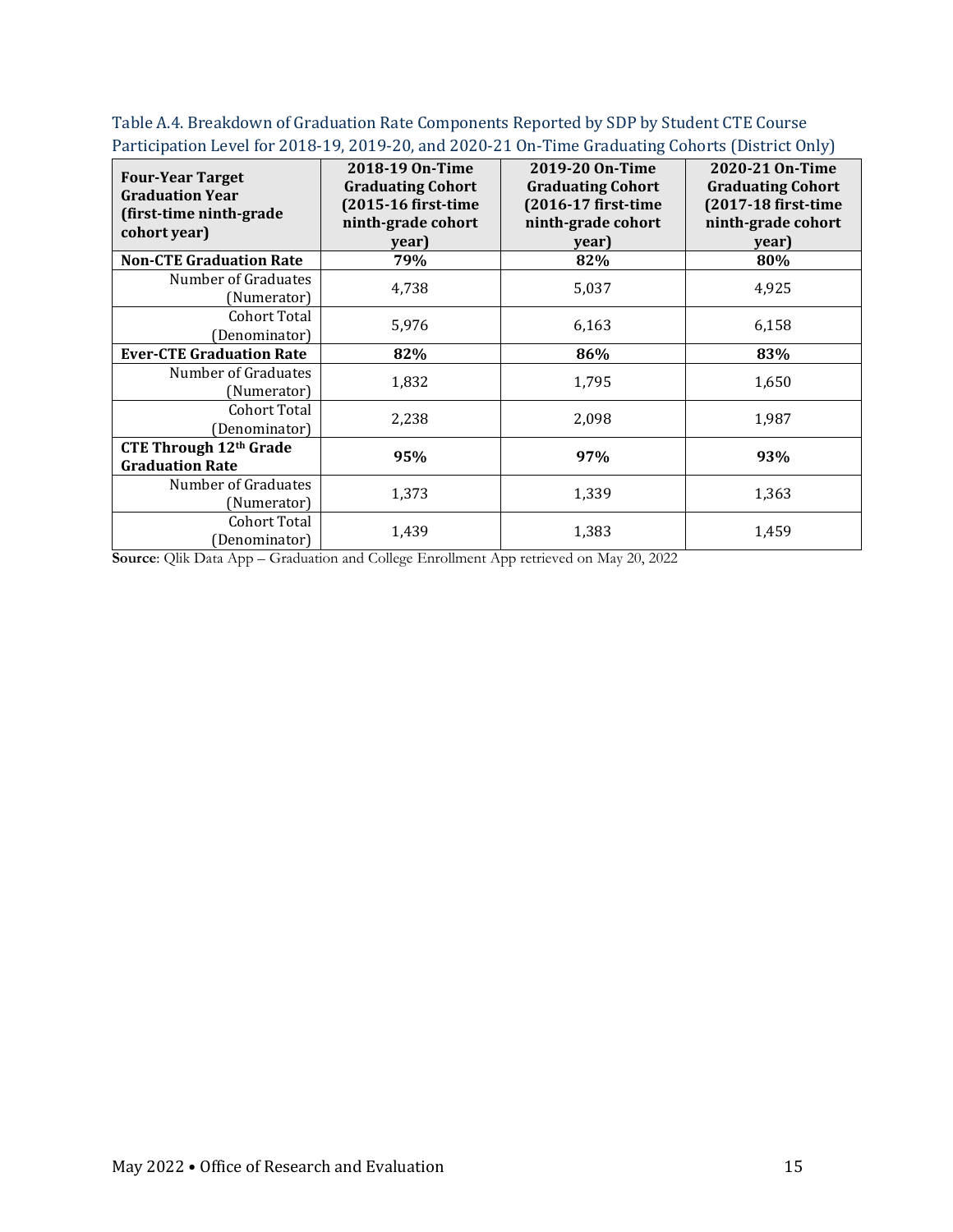| ior 2010-17 2017-20, and 2020-21 On-Third draduating Conords (District only J<br><b>Four-Year Target</b> | 2018-19 On-Time<br><b>Graduating Cohort</b> | 2019-20 On-Time<br><b>Graduating Cohort</b> | 2020-21 On-Time<br><b>Graduating Cohort</b> |
|----------------------------------------------------------------------------------------------------------|---------------------------------------------|---------------------------------------------|---------------------------------------------|
| <b>Graduation Year</b><br>(first-time ninth-grade                                                        | (2015-16 first-time                         | (2016-17 first-time                         | (2017-18 first-time                         |
| cohort year)                                                                                             | ninth-grade cohort                          | ninth-grade cohort                          | ninth-grade cohort                          |
| <b>Female Student Graduation</b>                                                                         | year)                                       | year)                                       | year)                                       |
| Rate                                                                                                     | 84%                                         | 86%                                         | 85%                                         |
| Number of Graduates                                                                                      | 3,535                                       | 3,663                                       | 3,547                                       |
| (Numerator)<br><b>Cohort Total</b>                                                                       |                                             |                                             |                                             |
| (Denominator)                                                                                            | 4,216                                       | 4,266                                       | 4,159                                       |
| <b>Male Student Graduation</b>                                                                           | 72%                                         | 75%                                         | 74%                                         |
| Rate                                                                                                     |                                             |                                             |                                             |
| Number of Graduates<br>(Numerator)                                                                       | 3,035                                       | 3,173                                       | 3,028                                       |
| <b>Cohort Total</b>                                                                                      | 4,219                                       | 4,253                                       | 4,106                                       |
| (Denominator)                                                                                            |                                             |                                             |                                             |
| <b>Economically Disadvantaged</b>                                                                        | 78%                                         | 80%                                         | 79%                                         |
| <b>Student Graduation Rate</b><br>Number of Graduates                                                    |                                             |                                             |                                             |
| (Numerator)                                                                                              | 4,630                                       | 4,527                                       | 4,700                                       |
| Cohort Total                                                                                             |                                             |                                             |                                             |
| (Denominator)                                                                                            | 5,935                                       | 5,690                                       | 5,920                                       |
| <b>Non-Economically</b>                                                                                  |                                             |                                             |                                             |
| <b>Disadvantaged Student</b>                                                                             | 78%                                         | 82%                                         | 80.1%                                       |
| <b>Graduation Rate</b><br>Number of Graduates                                                            |                                             |                                             |                                             |
| (Numerator)                                                                                              | 1,940                                       | 2,309                                       | 1,875                                       |
| <b>Cohort Total</b>                                                                                      |                                             |                                             |                                             |
| (Denominator)                                                                                            | 2,500                                       | 2,829                                       | 2,340                                       |
| <b>EL Student Graduation Rate</b>                                                                        | 71%                                         | 73%                                         | 71%                                         |
| Number of Graduates<br>(Numerator)                                                                       | 814                                         | 915                                         | 787                                         |
| <b>Cohort Total</b>                                                                                      |                                             |                                             |                                             |
| (Denominator)                                                                                            | 1,146                                       | 1,246                                       | 1,104                                       |
| <b>Non-EL Student Graduation</b><br>Rate                                                                 | 79%                                         | 81%                                         | 81%                                         |
| Number of Graduates<br>(Numerator)                                                                       | 5,756                                       | 5,921                                       | 5,788                                       |
| <b>Cohort Total</b>                                                                                      |                                             |                                             |                                             |
| (Denominator)                                                                                            | 7,289                                       | 7,273                                       | 7,156                                       |
| <b>IEP Student Graduation Rate</b>                                                                       | 66%                                         | 62%                                         | 62%                                         |
| Number of Graduates<br>(Numerator)                                                                       | 1,134                                       | 841                                         | 844                                         |
| <b>Cohort Total</b>                                                                                      |                                             |                                             |                                             |
| (Denominator)                                                                                            | 1,729                                       | 1,352                                       | 1,367                                       |
| <b>Non-IEP Student Graduation</b><br>Rate                                                                | 81%                                         | 84%                                         | 83%                                         |
| Number of Graduates                                                                                      | 5,436                                       | 5,995                                       |                                             |
| (Numerator)                                                                                              |                                             |                                             | 5,731                                       |
| <b>Cohort Total</b>                                                                                      | 6,706                                       | 7,167                                       | 6,898                                       |
| (Denominator)                                                                                            |                                             |                                             |                                             |

Table A.5. Breakdown of Graduation Rate Components Reported by SDP by Student Demographic for 2018-19 2019-20, and 2020-21 On-Time Graduating Cohorts (District only)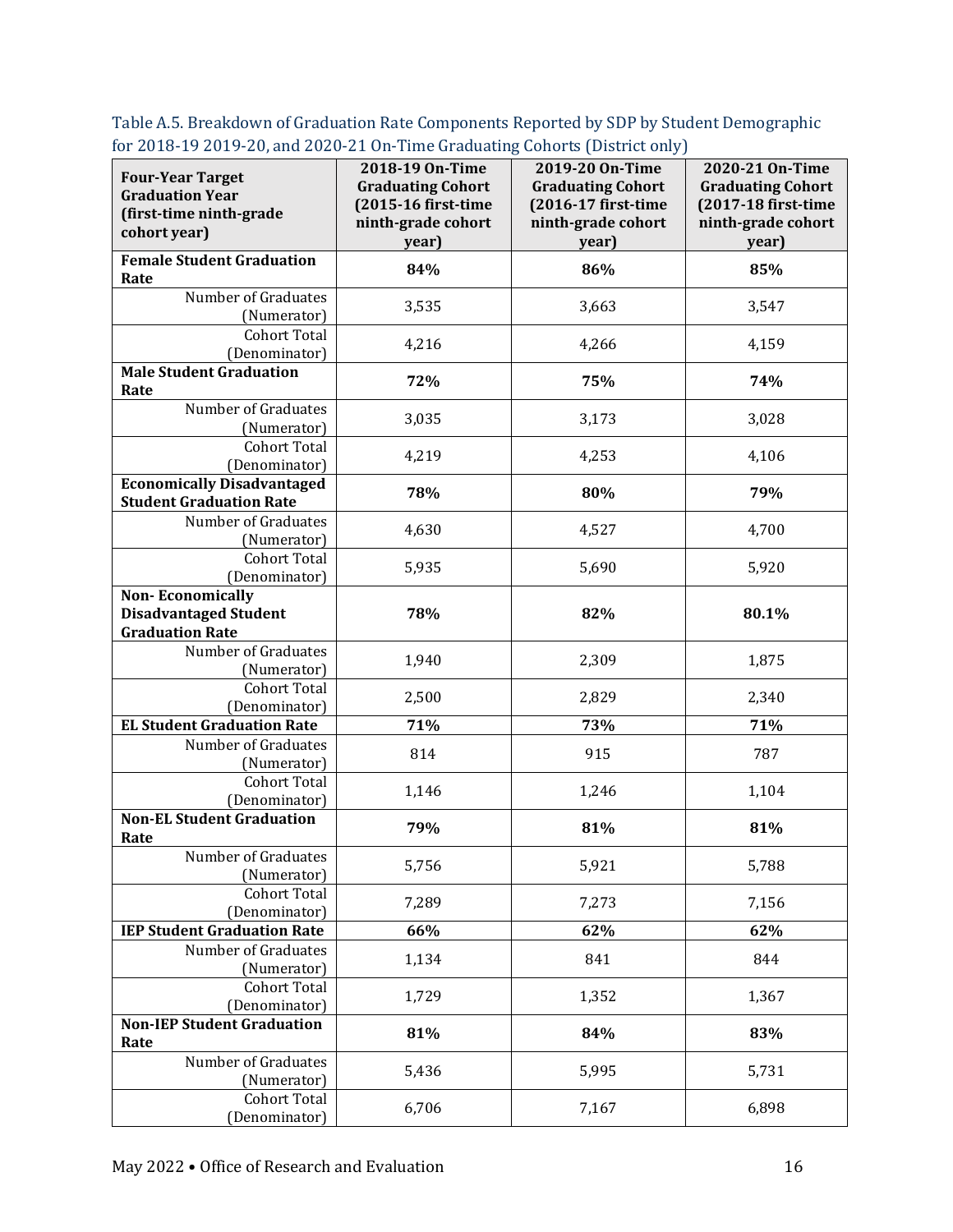| <b>Four-Year Target</b><br><b>Graduation Year</b><br>(first-time ninth-grade<br>cohort year) | 2018-19 On-Time<br><b>Graduating Cohort</b><br>(2015-16 first-time<br>ninth-grade cohort<br>year) | 2019-20 On-Time<br><b>Graduating Cohort</b><br>(2016-17 first-time<br>ninth-grade cohort<br>year) | 2020-21 On-Time<br><b>Graduating Cohort</b><br>(2017-18 first-time<br>ninth-grade cohort<br>year) |
|----------------------------------------------------------------------------------------------|---------------------------------------------------------------------------------------------------|---------------------------------------------------------------------------------------------------|---------------------------------------------------------------------------------------------------|
| <b>Asian Student Graduation</b><br>Rate                                                      | 90%                                                                                               | 89%                                                                                               | 92%                                                                                               |
| Number of Graduates<br>(Numerator)                                                           | 895                                                                                               | 900                                                                                               | 883                                                                                               |
| <b>Cohort Total</b><br>(Denominator)                                                         | 995                                                                                               | 1,007                                                                                             | 958                                                                                               |
| <b>African American/Black</b><br><b>Student Graduation Rate</b>                              | 77%                                                                                               | 81%                                                                                               | 79%                                                                                               |
| Number of Graduates<br>(Numerator)                                                           | 3,356                                                                                             | 3,548                                                                                             | 3,346                                                                                             |
| <b>Cohort Total</b><br>(Denominator)                                                         | 4,374                                                                                             | 4,404                                                                                             | 4,216                                                                                             |
| <b>Hispanic/Latinx Student</b><br><b>Graduation Rate</b>                                     | 71%                                                                                               | 73%                                                                                               | 70%                                                                                               |
| Number of Graduates<br>(Numerator)                                                           | 1,140                                                                                             | 1,249                                                                                             | 1,210                                                                                             |
| <b>Cohort Total</b><br>(Denominator)                                                         | 1,609                                                                                             | 1,723                                                                                             | 1,718                                                                                             |
| <b>Multi Racial/Other Student</b><br><b>Graduation Rate</b>                                  | 86%                                                                                               | 82%                                                                                               | 77%                                                                                               |
| Number of Graduates<br>(Numerator)                                                           | 316                                                                                               | 186                                                                                               | 219                                                                                               |
| <b>Cohort Total</b><br>(Denominator)                                                         | 369                                                                                               | 226                                                                                               | 283                                                                                               |
| <b>White Student Graduation</b><br>Rate                                                      | 80%                                                                                               | 83%                                                                                               | 84%                                                                                               |
| Number of Graduates<br>(Numerator)                                                           | 852                                                                                               | 937                                                                                               | 905                                                                                               |
| <b>Cohort Total</b><br>(Denominator)                                                         | 1,072                                                                                             | 1,136                                                                                             | 1,072                                                                                             |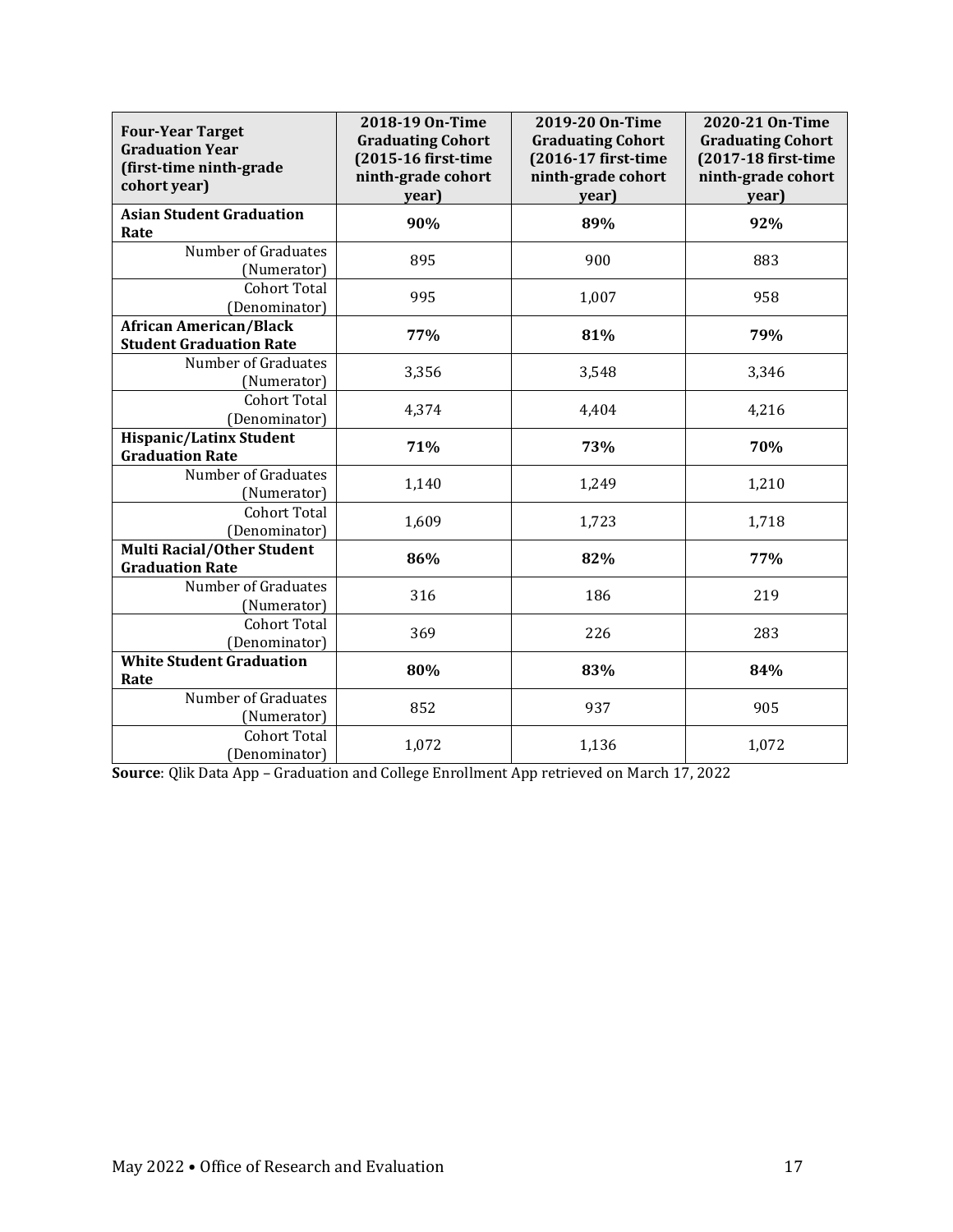### **Appendix B: 2020-21 Graduation Rates by School**

#### Map B.1. Map of Four-Year Graduation Rates by School, 2020-21

Four-Year Grad Rate

By School for 2020-2021 (2017-2018 Ninth-Grader Cohort) (. district; d alternative; charter)



Sized by number eligible

**Source**: Qlik Data App – Graduation and College Enrollment App; Graduation Map retrieved on March 17, 2022

**Note:** The colors on the map range from dark red to dark blue depending on the graduation rate of each school represented. Schools with graduation rates that fall within 0%-69% are marked with dark red. Schools with graduation rates that fall within 70%-75.6% are marked with solid orange. Schools with graduation rates that fall within 77.6%-79.5% are marked with light orange. Schools with graduation rates that fall within 80%-84.9% are marked with light blue. Schools with graduation rates that fall within 85.9%-91.9% are marked with solid blue. Schools with graduation rates that fall within 93.1%-100% are marked with dark blue. An interactive map showing graduation rates by school is available here:

[https://dashboards.philasd.org/extensions/college-and-career-public/index.html#/grad.](https://dashboards.philasd.org/extensions/college-and-career-public/index.html#/grad)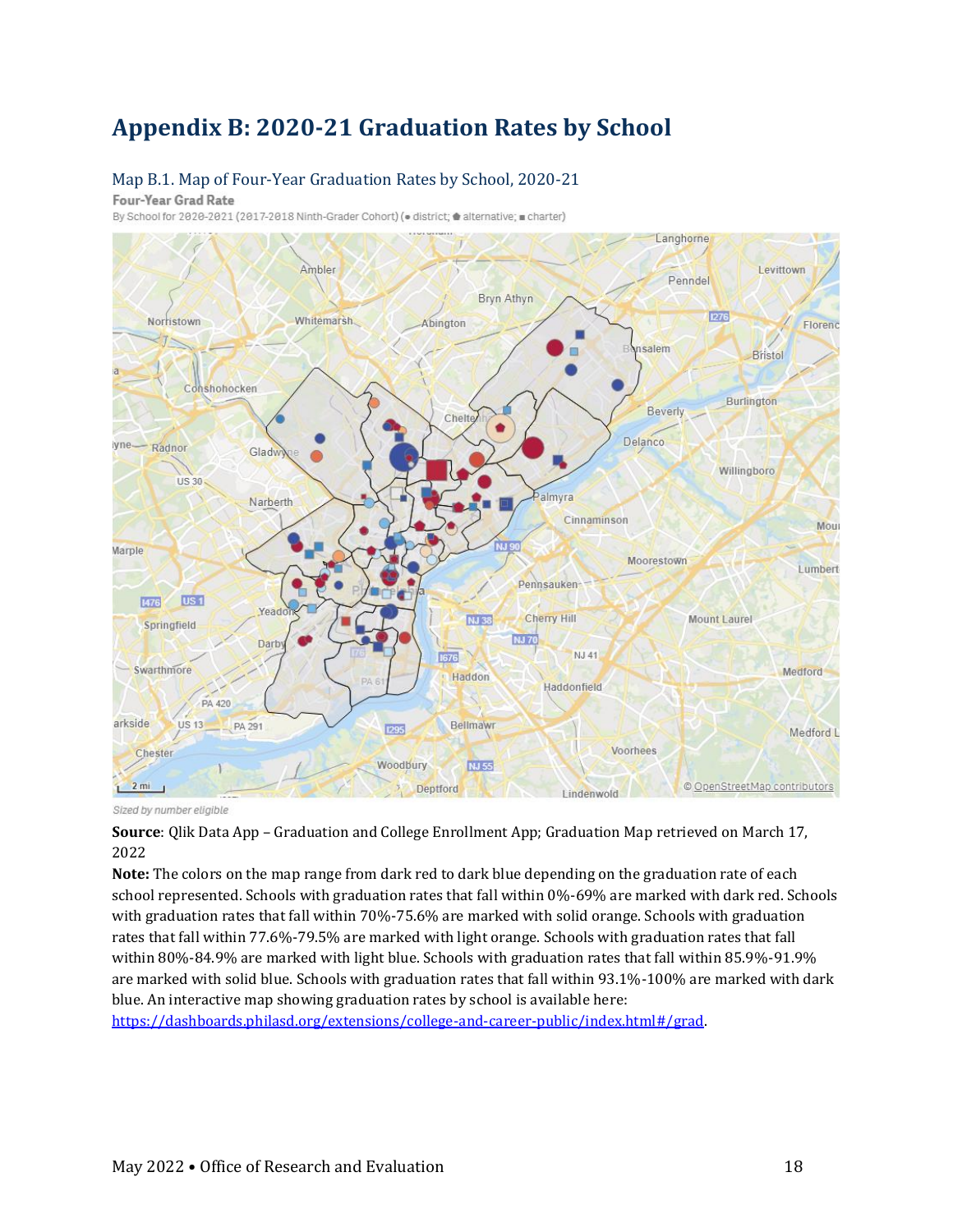| 2020-21<br>Learning<br><b>Network</b> | <b>School Name</b>                                | # Students in<br>2020-21 On-Time<br>Graduating<br>Cohort | <b>Four-Year</b><br>Graduation<br>Rate |
|---------------------------------------|---------------------------------------------------|----------------------------------------------------------|----------------------------------------|
| Network 1                             | <b>Constitution High School</b>                   | 105                                                      | 100.0%                                 |
| Network 1                             | Parkway Center City Middle College High<br>School | 94                                                       | 100.0%                                 |
| Innovation                            | Science Leadership Academy                        | 122                                                      | 100.0%                                 |
| Network 1                             | Central High School                               | 609                                                      | 99.7%                                  |
| Network 1                             | Arts Academy at Benjamin Rush                     | 160                                                      | 99.4%                                  |
| Network 1                             | Academy at Palumbo                                | 252                                                      | 98.8%                                  |
| Network 1                             | Bodine, William W. High School                    | 126                                                      | 98.4%                                  |
| Network 1                             | Masterman, Julia R. High School                   | 115                                                      | 98.3%                                  |
| Network 1                             | Girard Academic Music Program                     | 57                                                       | 98.2%                                  |
| Network 1                             | <b>Creative and Performing Arts</b>               | 167                                                      | 97.6%                                  |
| Charters                              | Math, Civics and Sciences                         | 79                                                       | 97.5%                                  |
| Charters                              | Sankofa Freedom Academy                           | 40                                                       | 97.5%                                  |
| Charters                              | Franklin Towne Charter School                     | 272                                                      | 97.4%                                  |
| Network 1                             | Saul, Walter B. High School                       | 115                                                      | 97.4%                                  |
| Network 4                             | Parkway-Northwest High School                     | 60                                                       | 96.7%                                  |
| Charters                              | New Foundations Charter School                    | 179                                                      | 96.6%                                  |
| Network 13                            | Swenson Arts/Tech High School                     | 146                                                      | 96.6%                                  |
| Network 1                             | Engineering & Science High                        | 197                                                      | 96.4%                                  |
| Charters                              | Math, Science and Technology                      | 108                                                      | 96.3%                                  |
| Charters                              | Phila Performing Arts: A String Theory            | 157                                                      | 96.2%                                  |
| Charters                              | Multicultural Academy                             | 51                                                       | 96.1%                                  |
| Innovation                            | Science Leadership Academy at Beeber              | 128                                                      | 96.1%                                  |
| Charters                              | First Phila Prep                                  | 97                                                       | 95.9%                                  |
| Charters                              | Preparatory Charter School                        | 121                                                      | 95.9%                                  |
| Network 1                             | Robeson, Paul High School                         | 72                                                       | 95.8%                                  |
| Network 1                             | Girls, Phila High School for                      | 196                                                      | 95.4%                                  |
| Charters                              | Maritime Academy Charter                          | 59                                                       | 94.9%                                  |
| Charters                              | <b>Imhotep Charter School</b>                     | 135                                                      | 94.8%                                  |
| Charters                              | Esperanza Academy Charter School                  | 188                                                      | 93.1%                                  |
| Charters                              | Community Academy of Philadelphia                 | 142                                                      | 93.0%                                  |
| Charters                              | Mastery Charter at Pickett                        | 113                                                      | 92.0%                                  |
| Network 1                             | Lankenau High School                              | 62                                                       | 91.9%                                  |
| Charters                              | Mastery Charter at Shoemaker                      | 121                                                      | 91.7%                                  |
| Charters                              | Bracetti, Mariana Academy                         | 95                                                       | 91.6%                                  |
| Charters                              | Freire Charter School                             | 104                                                      | 91.3%                                  |
| Charters                              | KIPP DuBois Charter School                        | 136                                                      | 91.2%                                  |
| Innovation                            | Philadelphia Military Academy                     | 79                                                       | 91.1%                                  |
| Charters                              | <b>Belmont Elementary Charter</b>                 | 79                                                       | 89.9%                                  |
| Charters                              | Tacony Academy Charter School                     | 76                                                       | 89.5%                                  |

Table B.1. List of Schools in Map B.1, with Graduation Rates for 2020-21 On-Time Graduating Cohort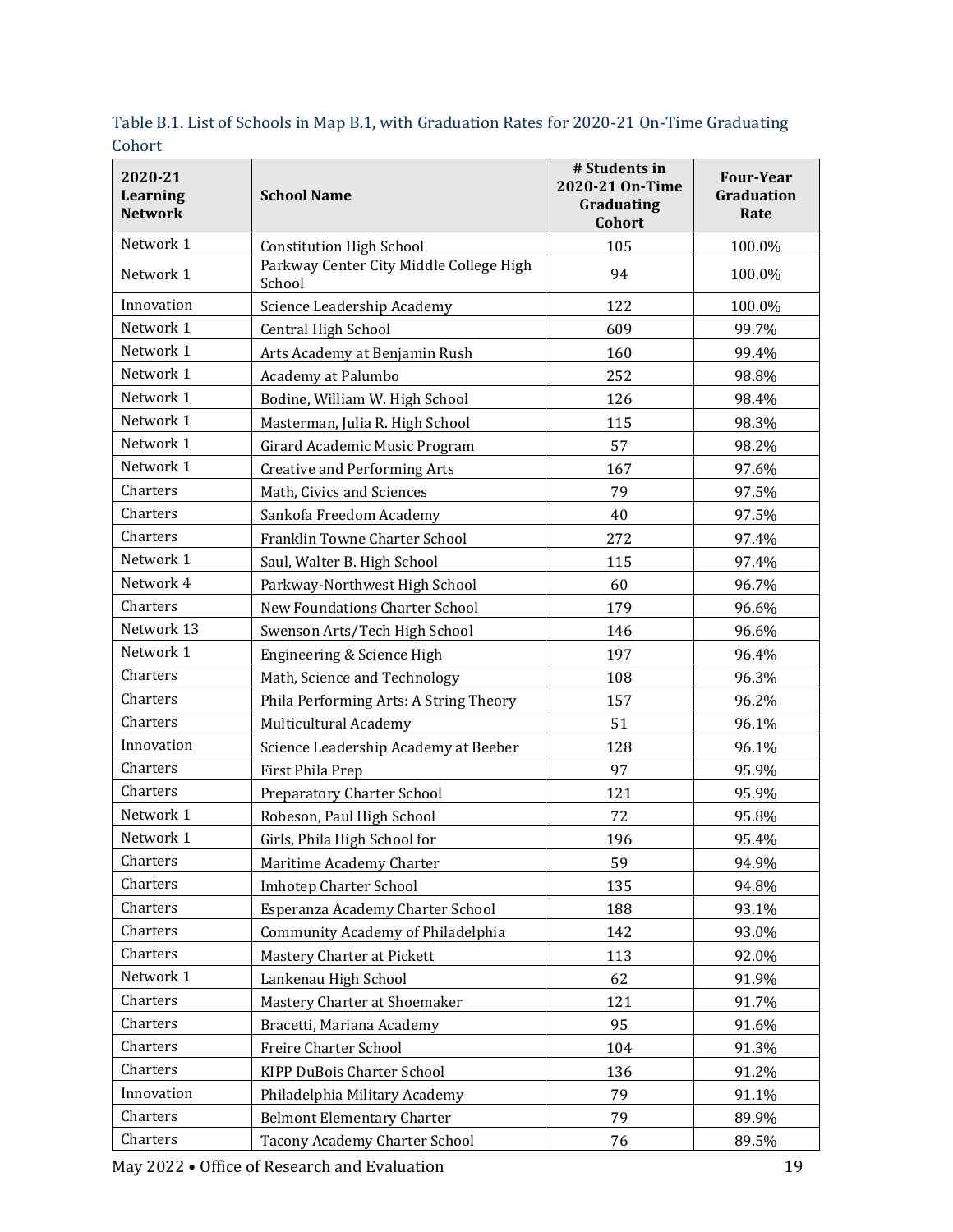| 2020-21<br><b>Learning</b><br><b>Network</b> | <b>School Name</b>                    | # Students in<br>2020-21 On-Time<br>Graduating<br>Cohort | <b>Four-Year</b><br>Graduation<br>Rate |
|----------------------------------------------|---------------------------------------|----------------------------------------------------------|----------------------------------------|
| Network 1                                    | <b>Motivation High School</b>         | 81                                                       | 88.9%                                  |
| Charters                                     | <b>TECH Freire Charter School</b>     | 103                                                      | 88.3%                                  |
| Network 13                                   | Dobbins, Murrell High School          | 98                                                       | 87.8%                                  |
| Charters                                     | Mastery Charter at Hardy Williams     | 115                                                      | 87.8%                                  |
| Charters                                     | Philadelphia Academy                  | 98                                                       | 87.8%                                  |
| Network 1                                    | Franklin Learning Center              | 194                                                      | 87.6%                                  |
| Network 13                                   | Randolph Technical High School        | 78                                                       | 87.2%                                  |
| Charters                                     | Boys Latin of Phila Charter           | 91                                                       | 86.8%                                  |
| Innovation                                   | The U School                          | 51                                                       | 86.3%                                  |
| Charters                                     | People for People                     | 28                                                       | 85.7%                                  |
| Innovation                                   | The Workshop School                   | 53                                                       | 84.9%                                  |
| Network 13                                   | Parkway West High School              | 78                                                       | 84.6%                                  |
| Charters                                     | Mastery Charter at Thomas             | 112                                                      | 83.9%                                  |
| Charters                                     | Phila Electrical & Technology         | 139                                                      | 83.5%                                  |
| Innovation                                   | Vaux High School                      | 103                                                      | 83.5%                                  |
| Innovation                                   | Penn Treaty High School               | 82                                                       | 82.9%                                  |
| Charters                                     | Mastery Charter at Lenfest            | 84                                                       | 82.1%                                  |
| Charters                                     | Mastery Charter at Gratz              | 250                                                      | 80.4%                                  |
| Network 4                                    | Mastbaum, Jules E. High School        | 135                                                      | 79.3%                                  |
| Network 4                                    | Kensington CAPA                       | 130                                                      | 79.2%                                  |
| Network 1                                    | Northeast High School                 | 782                                                      | 79.2%                                  |
| Network 4                                    | Kensington Health Sciences            | 129                                                      | 77.5%                                  |
| Innovation                                   | Building 21                           | 73                                                       | 76.7%                                  |
| Innovation                                   | High School of the Future             | 123                                                      | 75.6%                                  |
| Network 1                                    | Hill-Freedman World Academy           | 93                                                       | 74.2%                                  |
| Network 4                                    | Roxborough High School                | 161                                                      | 72.7%                                  |
| Innovation                                   | The LINC                              | 49                                                       | 71.4%                                  |
| Network 13                                   | Fels, Samuel High School              | 239                                                      | 70.7%                                  |
| Charters                                     | Universal Charter Audenried           | 143                                                      | 69.9%                                  |
| Network 13                                   | Furness, Horace High School           | 164                                                      | 69.5%                                  |
| Charters                                     | Aspira Olney Charter High             | 549                                                      | 67.9%                                  |
| Network 13                                   | West Philadelphia High School         | 97                                                       | 67.0%                                  |
| Network 13                                   | Bartram, John High School             | 120                                                      | 66.7%                                  |
| Network 13                                   | Overbrook High School                 | 135                                                      | 66.7%                                  |
| Network 4                                    | Kensington High School                | 111                                                      | 64.9%                                  |
| Network 4                                    | Lincoln, Abraham High School          | 444                                                      | 64.9%                                  |
| Network 4                                    | Washington, George High School        | 309                                                      | 63.8%                                  |
| Network 13                                   | Sayre, William L. High School         | 105                                                      | 61.0%                                  |
| Network 4                                    | <b>Strawberry Mansion High School</b> | 51                                                       | 60.8%                                  |
| Network 13                                   | South Philadelphia H.S.               | 150                                                      | 60.7%                                  |
| Network 4                                    | Franklin, Benjamin High School        | 79                                                       | 59.5%                                  |